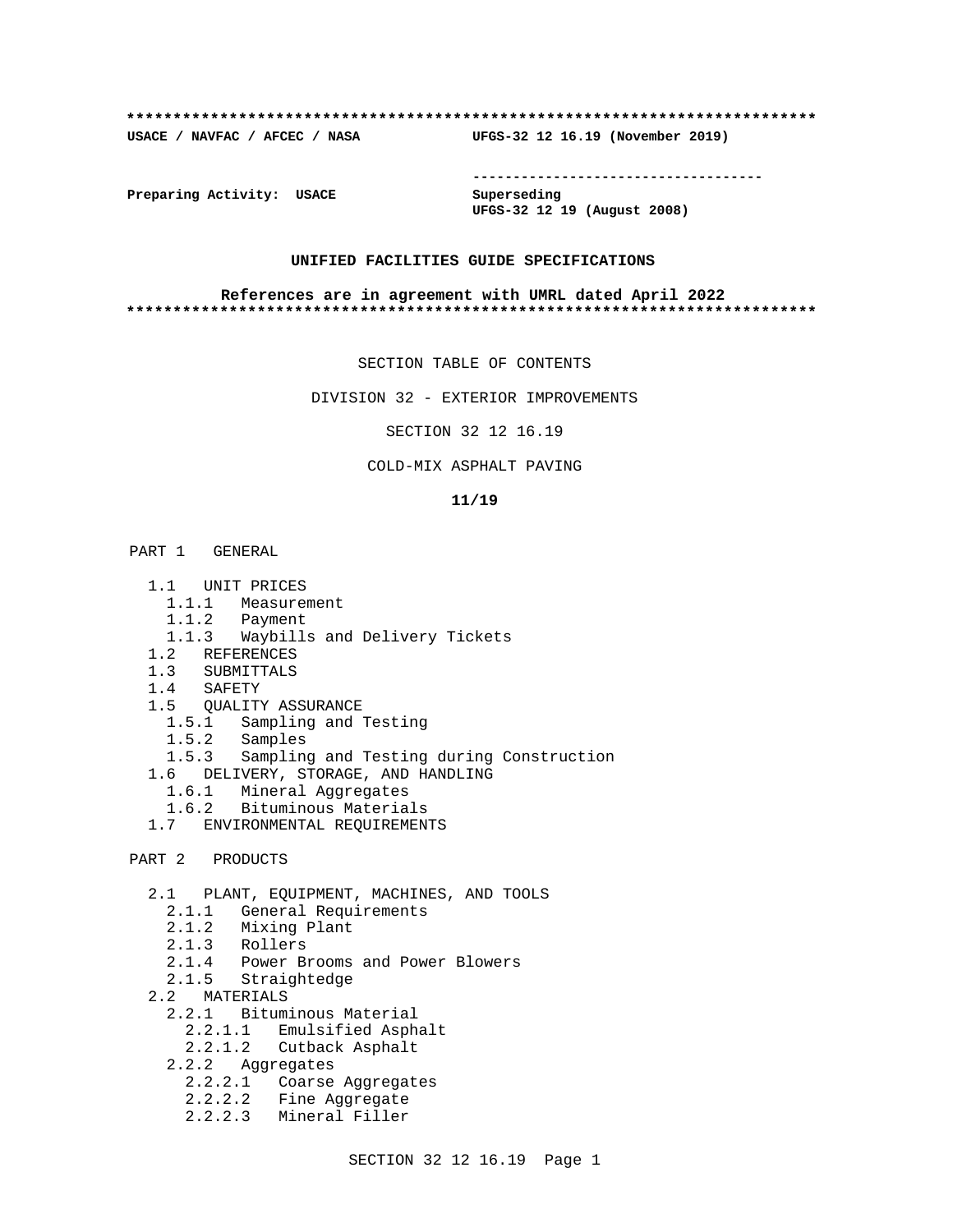- 2.2.3 Recycling Agents
- 2.2.4 Liquifiers
- $2.2.5$
- 2.3 JOB MIX FORMULA (JMF)
	- 2.3.1 Gradation Tolerances
	- 2.3.2 Asphalt Content
	- 2.3.3 Water Content
- 2.4 INITIAL SAMPLING AND TESTING
	- 2.4.1 Source of Aggregates
	- 2.4.2 Source of Bituminous Materials
	- 2.4.3 Reclaimed Asphalt Pavement (RAP)
- PART 3 EXECUTION
	- 3.1 SURFACE PREPARATION
	- 3.1.1 Base Course
	- 3.1.2 Existing Pavement
	- 3.2 GRADE CONTROL
	- 3.3 MIXING
		- 3.3.1 Preparation of Mineral Aggregates
		- 3.3.2 Preparation of Bituminous Mixtures
		- 3.3.3 Construction Methods
			- 3.3.3.1 Central Plant Mixing
		- 3.3.3.2 In-Place-Mixing
	- 3.4 TRANSPORTATION OF BITUMINOUS MIXTURES
	- 3.5 CONTROL STRIP
	- 3.6 PLACEMENT
		- 3.6.1 Thickness of Layer
		- 3.6.2 General Requirements for Use of Motor Grader
		- 3.6.3 General Requirements for Use of Mechanical Spreader
		- 3.6.4 Offsetting Joints Between Succeeding Courses
		- 3.6.5 Special Requirements for Laying Strips Succeeding Initial Strip
		- Shoveling, Raking, and Tamping After Machine Spreading
		- 3.6.7 Hand Spreading in Lieu of Machine Spreading
	- 3.7 COMPACTION
		- 3.7.1 Operation of Rollers and Tampers
		- 3.7.2 Correcting Deficient Areas
	- 3.8 EDGES OF PAVEMENT<br>3.9 FINISHING
	- 3.9 FINISHING<br>3.10 CURING
	- CURING
	- 3.11 THICKNESS REQUIREMENTS
	- 3.12 SURFACE-SMOOTHNESS REQUIREMENTS
		- 3.12.1 Intermediate Courses
		- 3.12.2 Finished Surfaces
			- 3.12.2.1 Roads and Streets
			- 3.12.2.2 Other Than Roads and Streets
	- 3.13 JOINTS
		- 3.13.1 Transverse Joints
		- 3.13.2 Longitudinal Joints
	- 3.14 FIELD QUALITY CONTROL AND TESTING
		- 3.14.1 Testing
			- 3.14.1.1 Field Density
			-
			- 3.14.1.2 Gradation Abrasion Resistance
			- 3.14.1.4 Soundness Test
			- 3.14.1.5 Smoothness
			- 3.14.1.6 Thickness
			- 3.14.1.7 Asphalt Paving Mixtures
		- 3.14.2 Bituminous Material Sample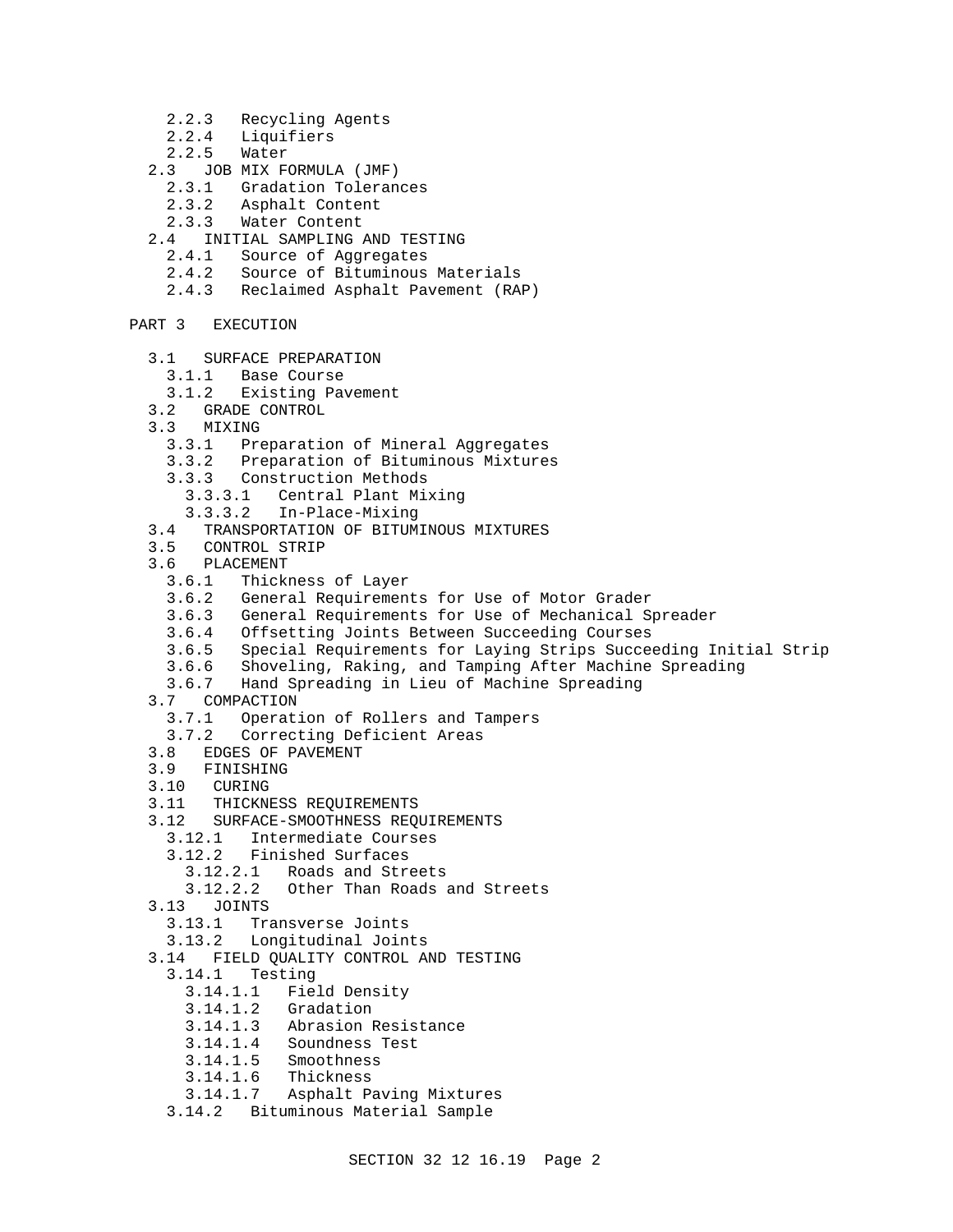- 3.15 PROTECTION OF PAVEMENT
- 3.16 TRAFFICKING
- 3.17 MAINTENANCE

-- End of Section Table of Contents --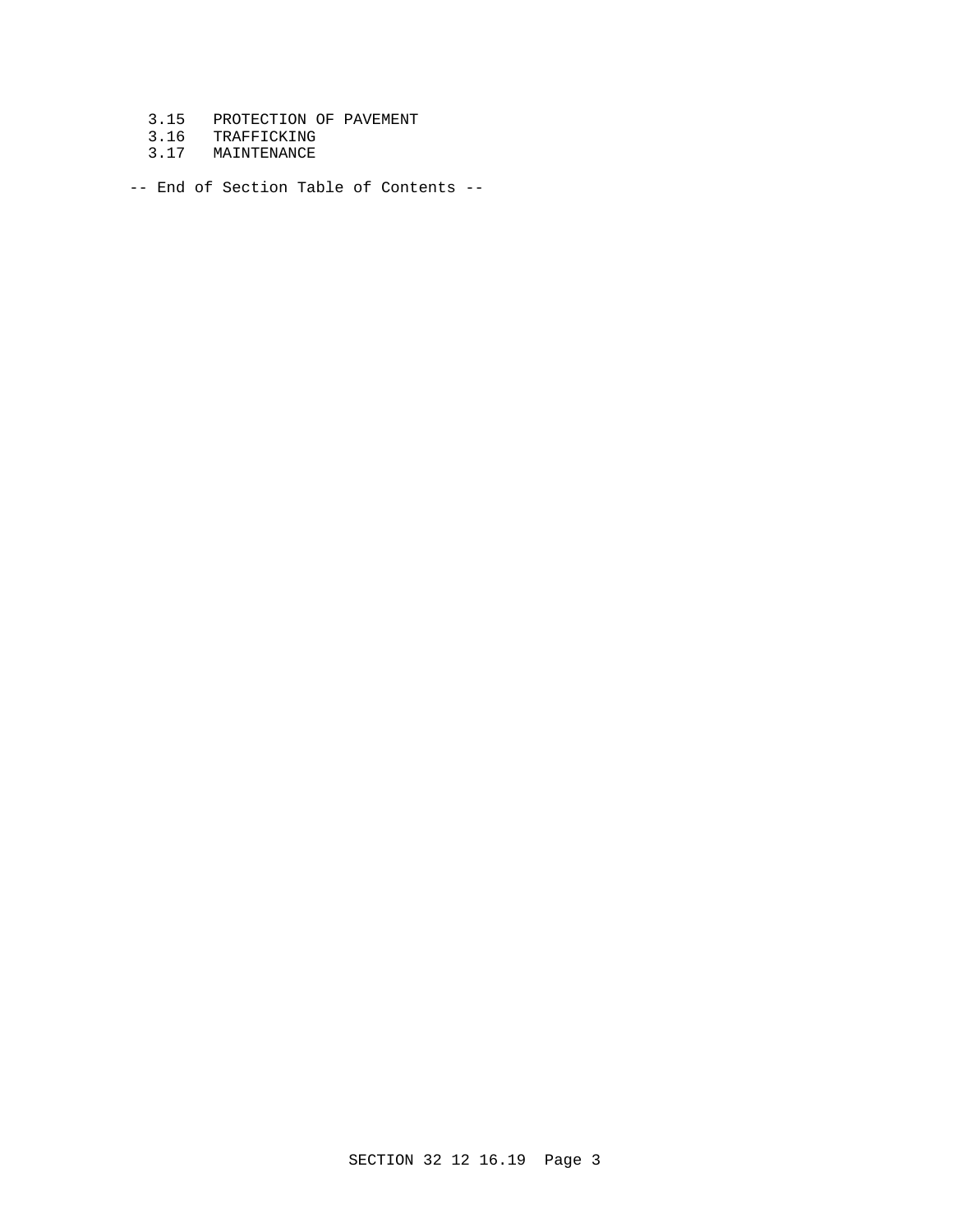USACE / NAVFAC / AFCEC / NASA

--------------------------------------

Preparing Activity: USACE

Superseding UFGS-32 12 19 (August 2008)

UFGS-32 12 16.19 (November 2019)

## UNIFIED FACILITIES GUIDE SPECIFICATIONS

References are in agreement with UMRL dated April 2022 

SECTION 32 12 16.19

COLD-MIX ASPHALT PAVING  $11/19$ 

NOTE: This guide specification covers the requirements for cold-mix asphalt paving.

Adhere to UFC 1-300-02 Unified Facilities Guide Specifications (UFGS) Format Standard when editing this guide specification or preparing new project specification sections. Edit this quide specification for project specific requirements by adding, deleting, or revising text. For bracketed items, choose item(s) or insert appropriate information.

Remove information and requirements not required in respective project, whether or not brackets are present.

Comments, suggestions and recommended changes for this guide specification are welcome and should be submitted as a Criteria Change Request (CCR). 

PART 1 GENERAL

### 1.1 UNIT PRICES

NOTE: Delete this paragraph if the work covered by this section is included in one lump sum Contract price for the entire work covered by the invitation for bids. Revise this paragraph to combine the payment for cold-mix recycled mixture, rejuvenator (if needed), and emulsified asphalt cement, when separate payment for emulsified asphalt cement material is not considered warranted based on local experience and job conditions. Lump sum Contracts can be used when the total job does not exceed 17000 square m 20,000 square yd or 1000 metric tons 2000-lb tons.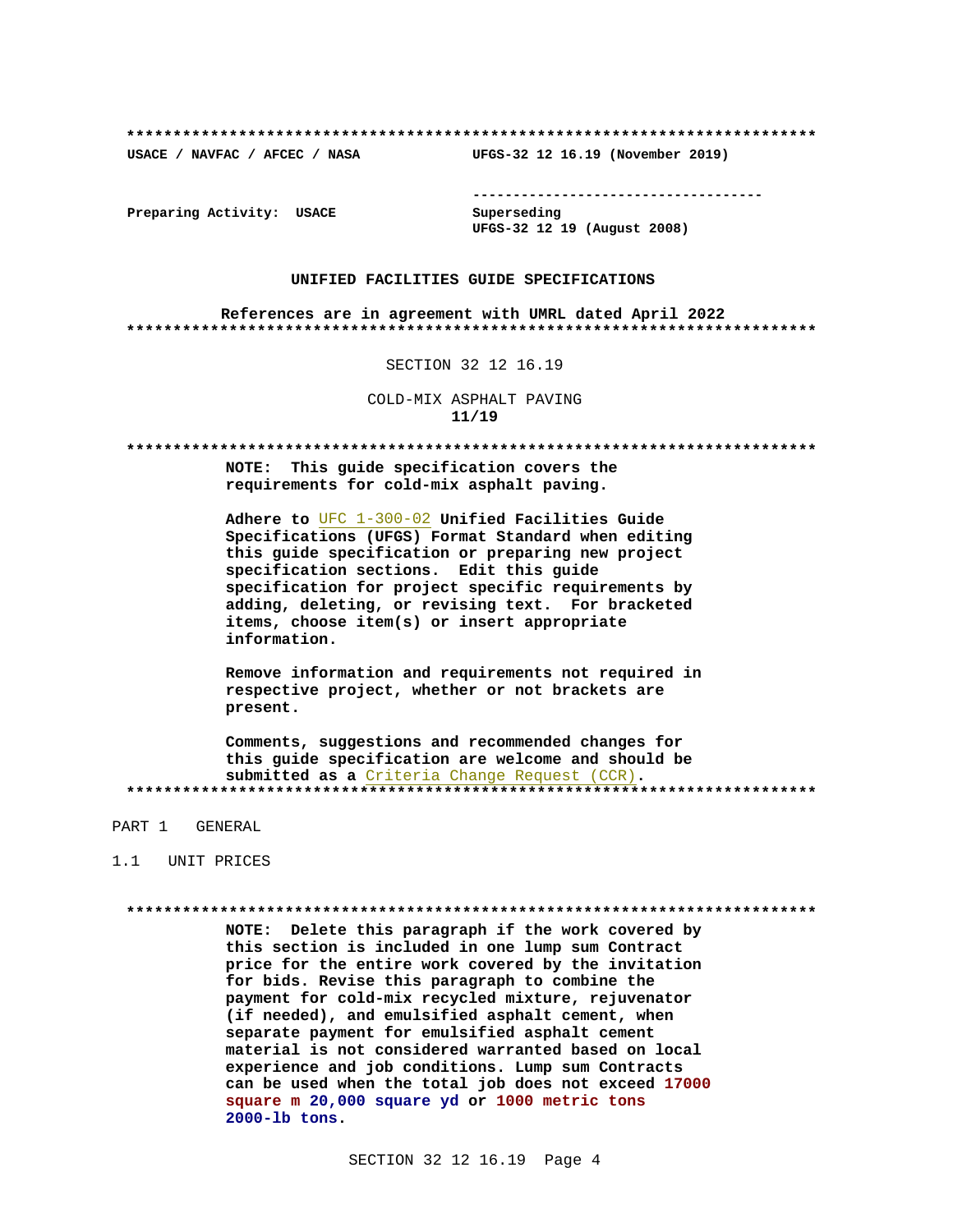#### 

# 1.1.1 Measurement

Pay for cold-mix recycling by the number of [ metric tons 2000-lb tons] [ square m square yds] used in the accepted work. Pay for aggregates by the number of [ metric tons 2000-lb tons] [ square m square yds] used in the accepted work. Pay for the recycling agent by the number of[ L gal][ metric tons 2000-lb tons] of material used in accepted work. Pay for the emulsified asphalt cement by the number of [ L gal] [ metric tons 2000-lb tons] of material used in accepted work. Determine the number of liters gallons of emulsified asphalt cement used either by measuring the material at a temperature of 15 degrees C 60 degrees F or by correcting the amount measured at another temperature to L gal at 15 degrees C 60 degrees F, using a coefficient of expansion of 0.00045 per degree C 0.00025 per degree F for the emulsified asphalt.

#### $1.1.2$ Payment

# NOTE: Deletet this paragraph if the work covered by this section is included in one job (lump sum) Contract price for the entire work covered by the invitation for bids.

Pay for the quantities of recycled paving mixture, aggregates, recycling agent, and emulsified asphalt cement, determined as provided above, at respective Contract unit prices per[ metric ton 2000-lb ton] [ square m square yd] for paving mixture and aggregates and per[ L gal][ metric ton 2000-lb ton] for recycling agent and emulsified asphalt cement. If deficiencies in the finished product exceed specified tolerances, no payment will be made for such areas of pavement until the defective areas are corrected and accepted by the Contracting Officer.

#### $1.1.3$ Waybills and Delivery Tickets

Submit copies of waybills or delivery tickets during the progress of the work. Before the final payment is allowed, provide waybills or certified delivery tickets for bituminous materials and paving mixtures used in the construction. Do not remove bituminous material from the tank car or storage tank until the initial outage has been taken; nor release the car or tank until final outage has been taken.

#### **REFERENCES**  $1.2$

### 

NOTE: This paragraph is used to list the publications cited in the text of the guide specification. The publications are referred to in the text by basic designation only and listed in this paragraph by organization, designation, date, and title.

Use the Reference Wizard's Check Reference feature when you add a Reference Identifier (RID) outside of the Section's Reference Article to automatically place the reference in the Reference Article. Also use the Reference Wizard's Check Reference feature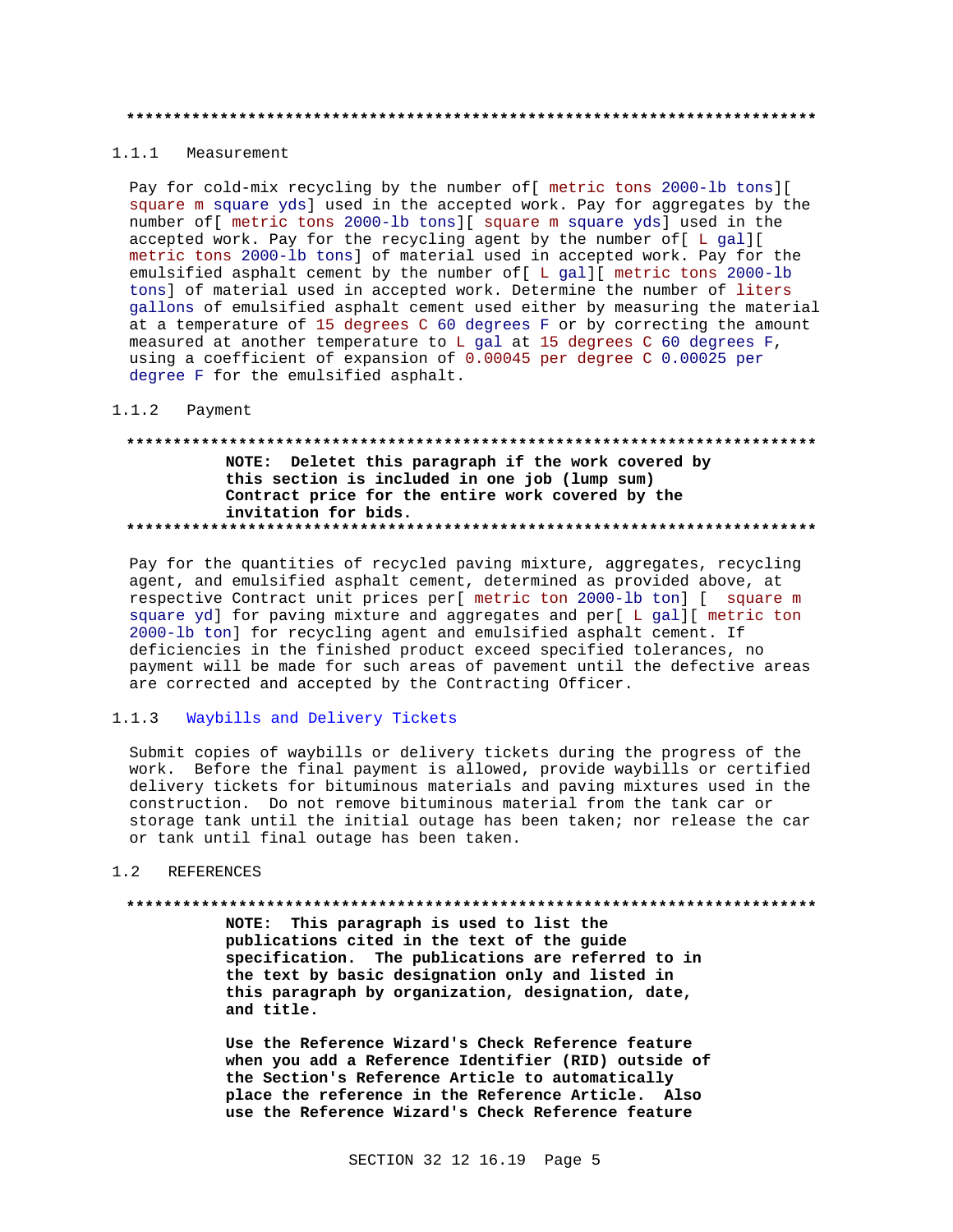**to update the issue dates.**

**References not used in the text will automatically be deleted from this section of the project specification when you choose to reconcile references in the publish print process. \*\*\*\*\*\*\*\*\*\*\*\*\*\*\*\*\*\*\*\*\*\*\*\*\*\*\*\*\*\*\*\*\*\*\*\*\*\*\*\*\*\*\*\*\*\*\*\*\*\*\*\*\*\*\*\*\*\*\*\*\*\*\*\*\*\*\*\*\*\*\*\*\*\***

The publications listed below form a part of this specification to the extent referenced. The publications are referred to within the text by the basic designation only.

> AMERICAN ASSOCIATION OF STATE HIGHWAY AND TRANSPORTATION OFFICIALS (AASHTO)

| AASHTO M 81  | (1992; R 2017) Standard Specification for<br>Cutback Asphalt (Rapid-Curing Type)                                                                                 |
|--------------|------------------------------------------------------------------------------------------------------------------------------------------------------------------|
| AASHTO M 226 | (1980; R 2017) Standard Specification for<br>Viscosity-Graded Asphalt Cement                                                                                     |
| AASHTO R 66  | (2016) Standard Practice for Sampling<br>Asphalt Materials                                                                                                       |
| AASHTO T 326 | (2005; R 2013) Standard Method of Test for<br>Uncompacted Void Content of Coarse<br>Aggregate (As Influenced by Particle<br>Shape, Surface Texture, and Grading) |

# ASTM INTERNATIONAL (ASTM)

|                 | ASTM C29/C29M          | (2017a) Standard Test Method for Bulk<br>Density ("Unit Weight") and Voids in<br>Aggregate                                                          |
|-----------------|------------------------|-----------------------------------------------------------------------------------------------------------------------------------------------------|
| <b>ASTM C88</b> |                        | (2018) Standard Test Method for Soundness<br>of Aggregates by Use of Sodium Sulfate or<br>Magnesium Sulfate                                         |
| ASTM C117       |                        | (2017) Standard Test Method for Materials<br>Finer than 75-um (No. 200) Sieve in<br>Mineral Aggregates by Washing                                   |
|                 | <b>ASTM C131/C131M</b> | (2020) Standard Test Method for Resistance<br>to Degradation of Small-Size Coarse<br>Aggregate by Abrasion and Impact in the<br>Los Angeles Machine |
|                 | <b>ASTM C136/C136M</b> | (2019) Standard Test Method for Sieve<br>Analysis of Fine and Coarse Aggregates                                                                     |
|                 | <b>ASTM C183/C183M</b> | (2015) Standard Practice for Sampling and<br>the Amount of Testing of Hydraulic Cement                                                              |
|                 | ASTM C1602/C1602M      | (2018) Standard Specification for Mixing<br>Water Used in Production of Hydraulic<br>Cement Concrete                                                |
|                 | ASTM D75/D75M          | (2019) Standard Practice for Sampling                                                                                                               |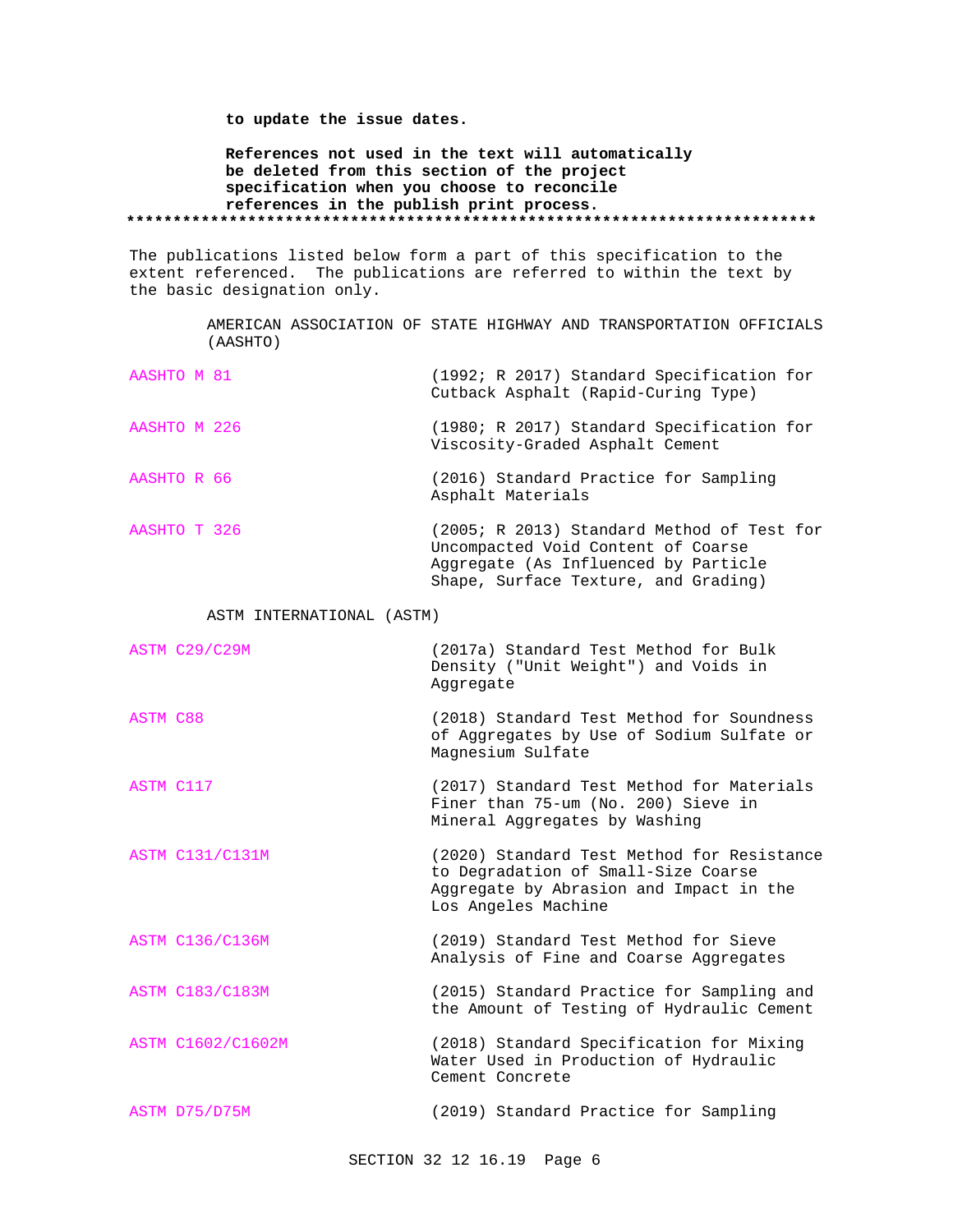Aggregates

| ASTM D140/D140M          | (2016) Standard Practice for Sampling<br>Asphalt Materials                                                     |
|--------------------------|----------------------------------------------------------------------------------------------------------------|
| ASTM D242/D242M          | (2009; R 2014) Mineral Filler for<br>Bituminous Paving Mixtures                                                |
| <b>ASTM D692/D692M</b>   | (2020) Standard Specification for Coarse<br>Aggregate for Bituminous Paving Mixtures                           |
| <b>ASTM D946/D946M</b>   | (2020) Standard Specification for<br>Penetration-Graded Asphalt Cement for Use<br>in Pavement Construction     |
| ASTM D977                | (2019a; E 2019) Standard Specification for<br>Emulsified Asphalt                                               |
| ASTM D979/D979M          | (2015) Sampling Bituminous Paving Mixtures                                                                     |
| ASTM D1073               | (2016) Fine Aggregate for Bituminous<br>Paving Mixtures                                                        |
| ASTM D1461               | (2017) Standard Test Method for Moisture<br>or Volatile Distillates in Asphalt Mixtures                        |
| ASTM D2027/D2027M        | (2019) Cutback Asphalt (Medium-Curing Type)                                                                    |
| ASTM D2028/D2028M        | (2015) Cutback Asphalt (Rapid-Curing Type)                                                                     |
| ASTM D2041/D2041M        | (2011) Theoretical Maximum Specific<br>Gravity and Density of Bituminous Paving<br>Mixtures                    |
| ASTM D2172/D2172M        | (2017; E 2018) Standard Test Methods for<br>Quantitative Extraction of Asphalt Binder<br>from Asphalt Mixtures |
| ASTM D2397/D2397M        | (2019a) Standard Specification for<br>Cationic Emulsified Asphalt                                              |
| ASTM D2489/D2489M        | (2016) Standard Test Method for Estimating<br>Degree of Particle Coating of Asphalt<br>Mixtures                |
| <b>ASTM D2950/D2950M</b> | (2014) Density of Bituminous Concrete in<br>Place by Nuclear Methods                                           |
| ASTM D3381/D3381M        | (2018) Standard Specification for<br>Viscosity-Graded Asphalt Binder for Use in<br>Payement Construction       |
| ASTM D3625/D3625M        | (2012) Standard Practice for Effect of<br>Water on Bituminous-Coated Aggregate Using<br>Boiling Water          |
| ASTM D3628               | (2015) Standard Practice for Selection and<br>Use of Emulsified Asphalts                                       |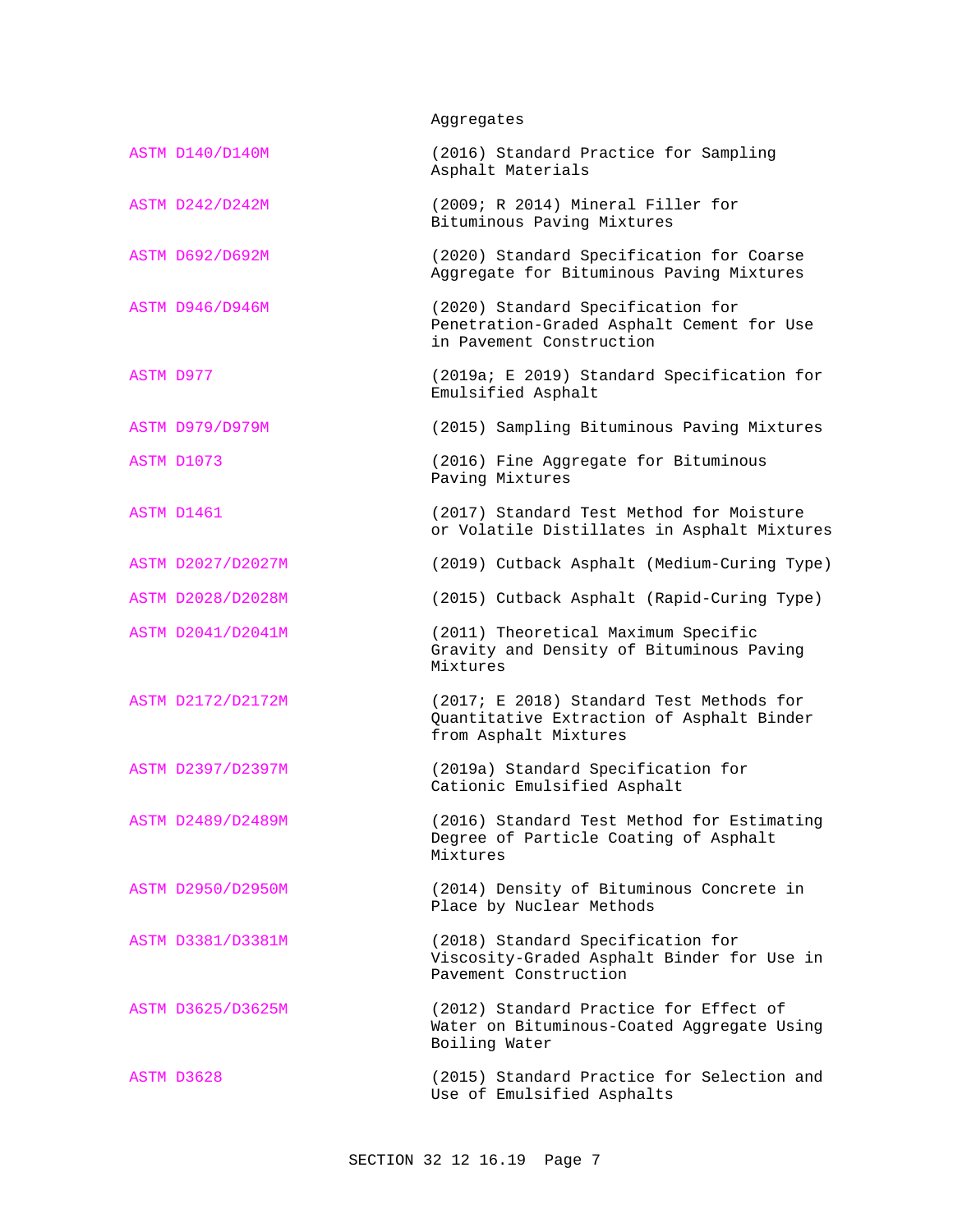| ASTM D4215        | (2007; R 2013) Standard Specification for<br>Cold-Mixed, Cold-Laid Bituminous Paving<br>Mixtures                                                                                  |
|-------------------|-----------------------------------------------------------------------------------------------------------------------------------------------------------------------------------|
| ASTM D4791        | (2019) Flat Particles, Elongated<br>Particles, or Flat and Elongated Particles<br>in Coarse Aggregate                                                                             |
| ASTM D5404/D5404M | (2012; R 2017) Standard Practice for<br>Recovery of Asphalt from Solution Using<br>the Rotary Evaporator                                                                          |
| ASTM D5821        | (2013; R 2017) Standard Test Method for<br>Determining the Percentage of Fractured<br>Particles in Coarse Aggregate                                                               |
| ASTM D6307        | (2019) Standard Test Method for Asphalt<br>Content of Asphalt Mixture by Ignition<br>Method                                                                                       |
| ASTM D6925        | (2014) Standard Test Method for<br>Preparation and Determination of the<br>Relative Density of Hot Mix Asphalt (HMA)<br>Specimens by Means of the Superpave<br>Gyratory Compactor |
| ASTM D6926        | (2020) Standard Practice for Preparation<br>of Asphalt Mixture Specimens Using<br>Marshall Apparatus                                                                              |
| ASTM D7175        | (2015) Standard Test Method for<br>Determining the Rheological Properties of<br>Asphalt Binder Using a Dynamic Shear<br>Rheometer                                                 |

## 1.3 SUBMITTALS

**\*\*\*\*\*\*\*\*\*\*\*\*\*\*\*\*\*\*\*\*\*\*\*\*\*\*\*\*\*\*\*\*\*\*\*\*\*\*\*\*\*\*\*\*\*\*\*\*\*\*\*\*\*\*\*\*\*\*\*\*\*\*\*\*\*\*\*\*\*\*\*\*\*\***

**NOTE: Review submittal description (SD) definitions in Section 01 33 00 SUBMITTAL PROCEDURES and edit the following list, and corresponding submittal items in the text, to reflect only the submittals required for the project. The Guide Specification technical editors have classified those items that require Government approval, due to their complexity or criticality, with a "G." Generally, other submittal items can be reviewed by the Contractor's Quality Control System. Only add a "G" to an item, if the submittal is sufficiently important or complex in context of the project.**

**For Army projects, fill in the empty brackets following the "G" classification, with a code of up to three characters to indicate the approving authority. Codes for Army projects using the Resident Management System (RMS) are: "AE" for Architect-Engineer; "DO" for District Office (Engineering Division or other organization in the District Office); "AO" for Area Office; "RO" for**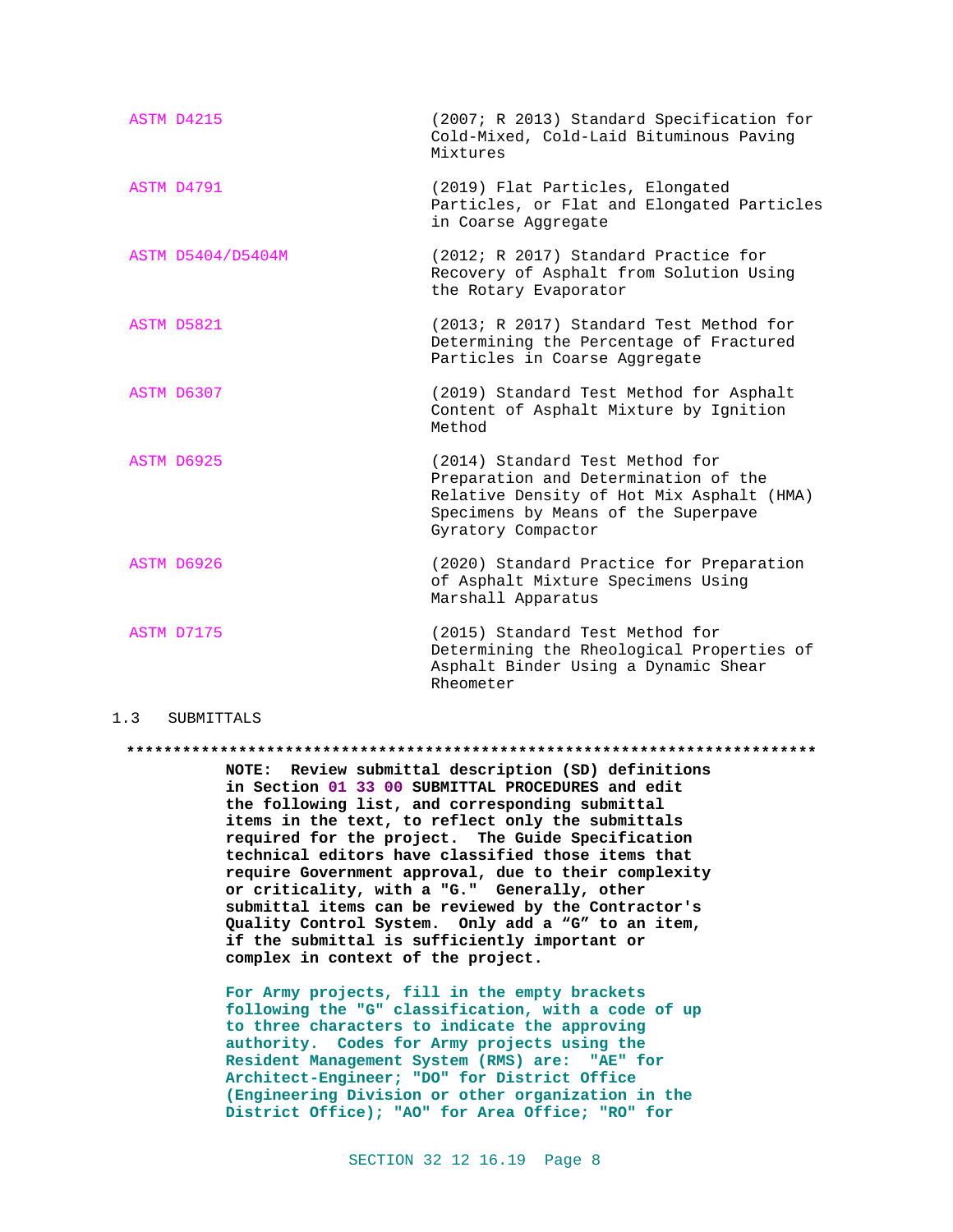**Resident Office; and "PO" for Project Office. Codes following the "G" typically are not used for Navy, Air Force, and NASA projects.**

**The "S" classification indicates submittals required as proof of compliance for sustainability Guiding Principles Validation or Third Party Certification and as described in Section 01 33 00 SUBMITTAL PROCEDURES.**

**Choose the first bracketed item for Navy, Air Force and NASA projects, or choose the second bracketed item for Army projects. \*\*\*\*\*\*\*\*\*\*\*\*\*\*\*\*\*\*\*\*\*\*\*\*\*\*\*\*\*\*\*\*\*\*\*\*\*\*\*\*\*\*\*\*\*\*\*\*\*\*\*\*\*\*\*\*\*\*\*\*\*\*\*\*\*\*\*\*\*\*\*\*\*\***

Government approval is required for submittals with a "G" or "S" classification. Submittals not having a "G" or "S" classification are [for Contractor Quality Control approval.][for information only. When used, a code following the "G" classification identifies the office that will review the submittal for the Government.] Submit the following in accordance with Section 01 33 00 SUBMITTAL PROCEDURES:

# SD-03 Product Data

Waybills and Delivery Tickets

Bituminous Materials

Aggregates

Job Mix Formula (JMF); G[, [\_\_\_\_\_]]

Control Strip; G[, [\_\_\_\_\_]]

SD-06 Test Reports

Tests; G[, [\_\_\_\_\_]]

SD-07 Certificates

Bituminous Material

## 1.4 SAFETY

[Do not permit smoking or open flames within 8 m 25 ft of heating, distributing or transferring operations of bituminous materials other than bituminous emulsions.]

1.5 QUALITY ASSURANCE

Submit certified copies of test results, not less than [30][\_\_\_\_\_] days before the material is required in the work.

# 1.5.1 Sampling and Testing

Engage a commercial testing laboratory to perform sampling and testing or use Contractor facilities approved by the Contracting Officer. Do not permit work requiring testing until the testing facilities have been inspected and approved. The first inspection of the testing facilities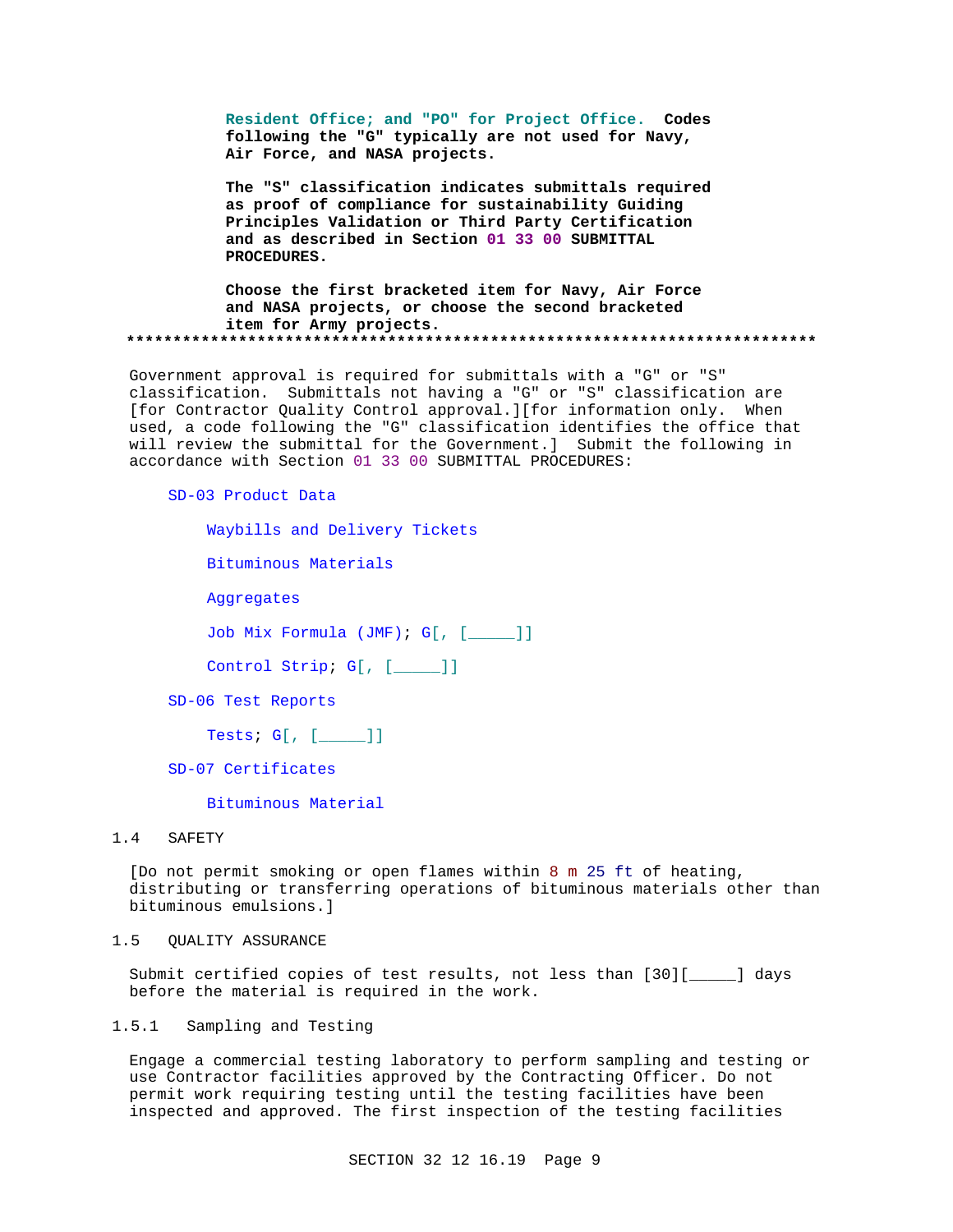will be at the expense of the Government. Cost incurred by the Government for subsequent inspection required because of failure of the facilities to pass the first inspection will be charged to the Contractor. Perform tests in sufficient numbers and at the locations and times directed to ensure that materials and compaction meet specified requirements. Provide copies of the test results to the Contracting Officer within 24 hours of the completion of the tests.

# 1.5.2 Samples

Submit samples from the existing pavement obtained from at least two locations to provide representative samples of the pavement. Perform sampling in accordance with ASTM D75/D75M for aggregates, ASTM C183/C183M for mineral filler, AASHTO R 66 or ASTM D140/D140M for bituminous material, and ASTM D979/D979M for bituminous paving mixtures.

# 1.5.3 Sampling and Testing during Construction

Perform quality control sampling and testing as required in paragraph FIELD QUALITY CONTROL AND TESTING.

1.6 DELIVERY, STORAGE, AND HANDLING

# 1.6.1 Mineral Aggregates

Deliver mineral aggregates to the site and stockpile them in such a manner to preclude fracturing of aggregate particles, segregation, contamination or intermingling of different materials in the stockpiles or cold feed hoppers. Before stockpiling material, clear, drain, level, and dry the storage areas if needed. Deliver and store mineral filler in a manner to preclude exposure to moisture or other detrimental conditions.

# 1.6.2 Bituminous Materials

Submit certified copies of the bituminous material manufacturer's test reports indicating compliance with specified requirements, not less than [30] [\_\_\_\_\_] days before the material is required in the work. Maintain bituminous material at appropriate temperature during storage but do not heat it by application of direct flame to walls of storage tanks or transfer lines. Clean storage tanks, transfer lines, and weigh bucket before a different type or grade of bitumen is introduced into the system. Heat the bituminous material to allow satisfactory pumping of the material; however, maintain the storage temperature below 150 degrees C 300 degrees F.

## 1.7 ENVIRONMENTAL REQUIREMENTS

Construct bituminous courses only when the base course or existing pavement is dry and when the weather is not foggy or rainy. Unless otherwise directed, do not construct such courses when the atmospheric temperature is below 15 degrees C 60 degrees F.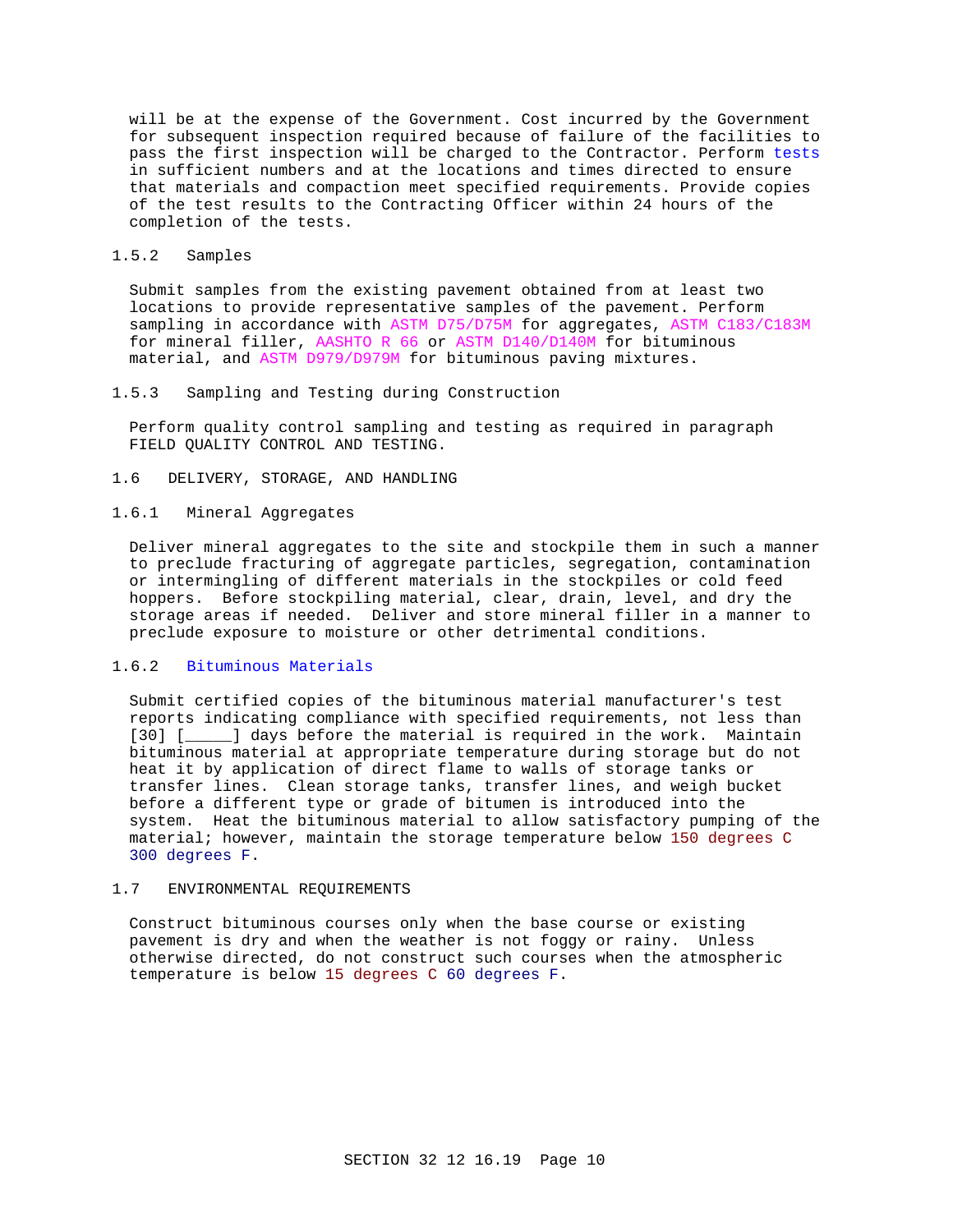### PART 2 PRODUCTS

2.1 PLANT, EQUIPMENT, MACHINES, AND TOOLS

2.1.1 General Requirements

# **\*\*\*\*\*\*\*\*\*\*\*\*\*\*\*\*\*\*\*\*\*\*\*\*\*\*\*\*\*\*\*\*\*\*\*\*\*\*\*\*\*\*\*\*\*\*\*\*\*\*\*\*\*\*\*\*\*\*\*\*\*\*\*\*\*\*\*\*\*\*\*\*\*\* NOTE: Determine the type and capacity of the plant, the number and size of trucks, paving machines, and other equipment from the metric tons 2000-lb tons of paving mixtures required, haul distances, number of working days permitted by the Contract, and other pertinent factors. \*\*\*\*\*\*\*\*\*\*\*\*\*\*\*\*\*\*\*\*\*\*\*\*\*\*\*\*\*\*\*\*\*\*\*\*\*\*\*\*\*\*\*\*\*\*\*\*\*\*\*\*\*\*\*\*\*\*\*\*\*\*\*\*\*\*\*\*\*\*\*\*\*\***

Maintain plant, equipment, machines, and tools used in the work in a satisfactory condition and are subject to approval. Provide equipment that is adequate for placing the bituminous mixtures at a rate equal to the plant output and that is capable of producing the required compaction, meeting grade controls, thickness control and smoothness requirements.

## 2.1.2 Mixing Plant

Use an automatic or semi-automatic controlled mixing plant, commercially manufactured unit designed and operated to consistently produce a mixture within the JMF. Use a plant with a minimum capacity of [\_\_\_\_] metric tons 2000-lb tons per hour.

# 2.1.3 Rollers

Provide rollers that are self-propelled, weigh not less than 9 metric tons 10 2000-lb tons and have a maximum contact pressure of 620 kPa 90 psi. Equip wheels on the roller with adjustable scrapers and water sprinkling apparatus to keep the wheels and prevent the adherence of bituminous material. Use a sufficient number of rollers on the work so that one roller is in continuous operation for 1 hour on each 100 square m square yd of completed pavement, operating at a speed of not more than 5 kph 3 mph.

2.1.4 Power Brooms and Power Blowers

Provide brooms and blowers for cleaning surfaces of the bases and the bituminous course.

# 2.1.5 Straightedge

Provide and maintain at the site, in good condition, one[ 3][ 3.7] m[ 10][ 12] ft straightedge for each bituminous paver for use in testing the finished surface. Construct the straightedges of aluminum or other approved lightweight metal with blades of box girder cross section and with flat bottom, reinforced to insure rigidity and accuracy. Equip straightedges with handles for operation on pavement.

# 2.2 MATERIALS

### 2.2.1 Bituminous Material

**\*\*\*\*\*\*\*\*\*\*\*\*\*\*\*\*\*\*\*\*\*\*\*\*\*\*\*\*\*\*\*\*\*\*\*\*\*\*\*\*\*\*\*\*\*\*\*\*\*\*\*\*\*\*\*\*\*\*\*\*\*\*\*\*\*\*\*\*\*\*\*\*\*\***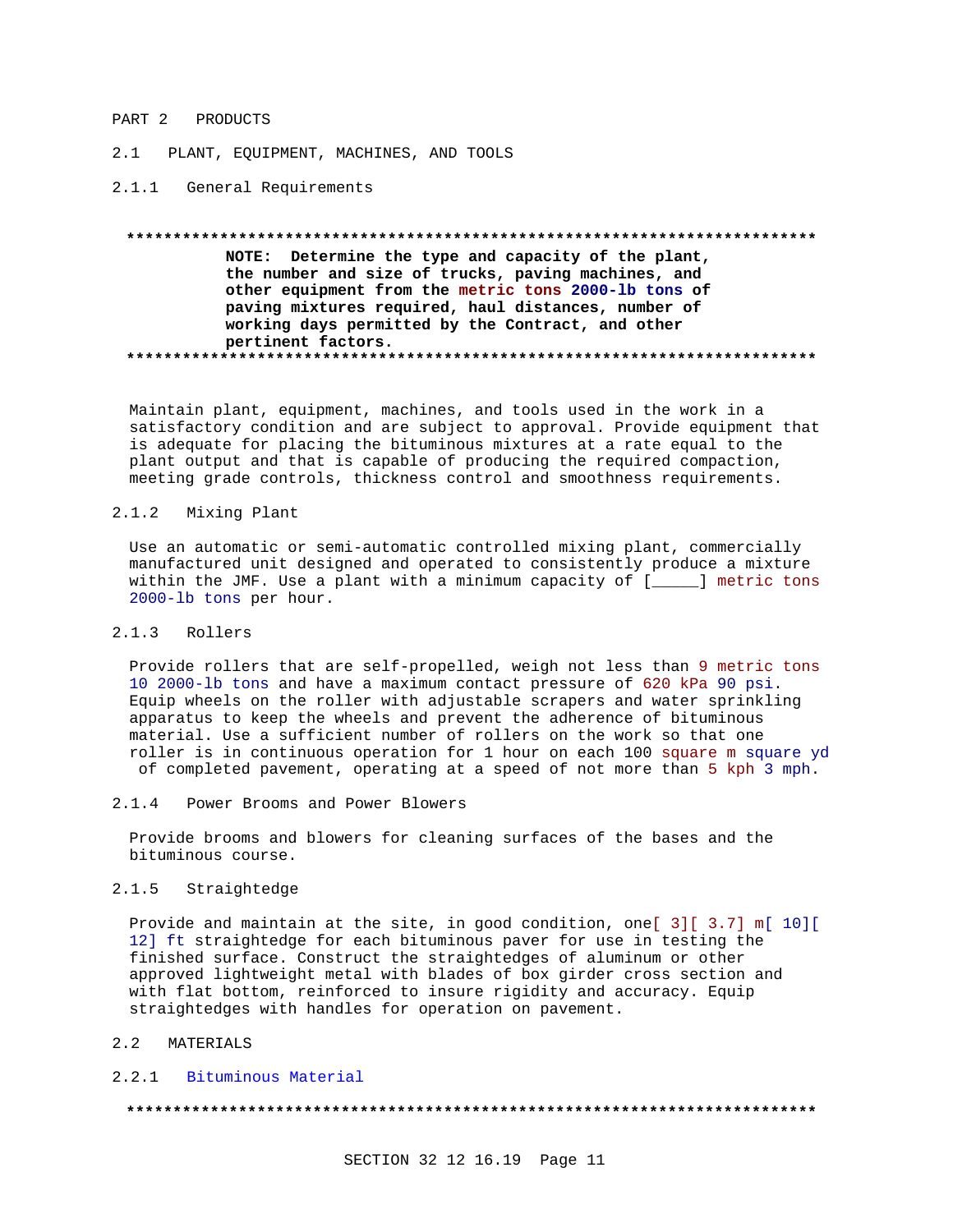**NOTE: Only retain the desired type and grade of bituminous material and the appropriate ASTM specification. Select the grade of bituminous material based on the information contained in UFC 3-250-10FA.**

**In the case where the material being recycled contains sufficient asphalt binder to meet the specification requirements, only add water as a lubricant to improve compaction. Specify Grade SS-1 or CSS-1 in moderate or cold climates. Specify Grade SS-1h or CSS-1h in hotter climates such as the southern or southwestern areas of the United States. Allow use of medium set, high float, or other emulsions with open graded mixtures or in instances where previous experience with these emulsions has provided good results.**

**\*\*\*\*\*\*\*\*\*\*\*\*\*\*\*\*\*\*\*\*\*\*\*\*\*\*\*\*\*\*\*\*\*\*\*\*\*\*\*\*\*\*\*\*\*\*\*\*\*\*\*\*\*\*\*\*\*\*\*\*\*\*\*\*\*\*\*\*\*\*\*\*\*\***

Provide bituminous material conforming to [AASHTO M 81] [AASHTO M 226] [ ASTM D946/D946M] [ASTM D977] [ASTM D2397/D2397M] [ASTM D2027/D2027M] [ ASTM D2028/D2028M] [ASTM D3381/D3381M][, Grade [\_\_\_\_\_]].

# 2.2.1.1 Emulsified Asphalt

Provide emulsified asphalt conforming to [ASTM D977] [ASTM D2397/D2397M]. Select the type of emulsified asphalt according to ASTM D3628.

# 2.2.1.2 Cutback Asphalt

Provide cutback asphalt conforming to [ASTM D2027/D2027M] or [ ASTM D2028/D2028M].

# 2.2.2 Aggregates

#### **\*\*\*\*\*\*\*\*\*\*\*\*\*\*\*\*\*\*\*\*\*\*\*\*\*\*\*\*\*\*\*\*\*\*\*\*\*\*\*\*\*\*\*\*\*\*\*\*\*\*\*\*\*\*\*\*\*\*\*\*\*\*\*\*\*\*\*\*\*\*\*\*\*\***

**NOTE: Delete this paragraph when new or additional aggregates are not required as part of the recycling project. When required, allow new aggregates to be added to produce an aggregate gradation that meets the desired end product. Gradations for base course, stabilized base course or asphalt concrete intermediate course materials are specified in Table I below. Specify the gradation based on the type, quality, and uniformity of the RAP material available for use.**

**Retain the desired gradation to be used for the project in the project specifications; omit the other gradation. Use a gradation in the JMF meeting the requirements of the specifications.**

**Allow the gradation to only require a maximum aggregate particle size not be exceeded, or to require further processing or adjustment with new aggregates to meet the desired gradation. Follow the tolerances given for aggregates or asphalt aggregate mixtures when used in similar situations. When the recycled mixture is intended to be used as an**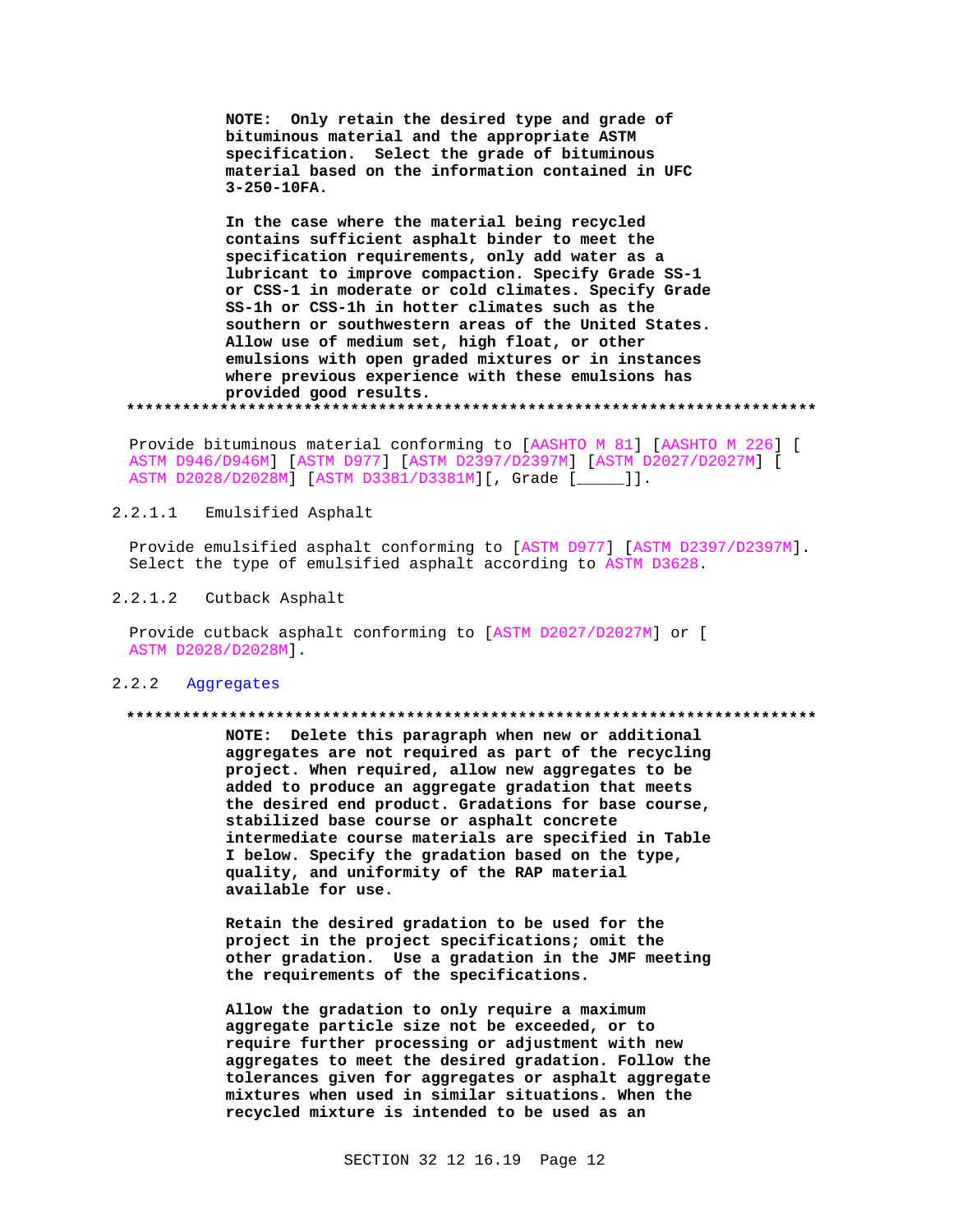**intermediate or binder course, follow the gradation tolerances in UFC 3-250-03, Table "Aggregate Gradations for Bituminous Concrete Pavements," for low-pressure tires. When the recycled mixture is to be used as a base course, an exact JMF aggregate gradation is not normally given and therefore tolerances are not required. Use a gradation that meets the gradation range specified. \*\*\*\*\*\*\*\*\*\*\*\*\*\*\*\*\*\*\*\*\*\*\*\*\*\*\*\*\*\*\*\*\*\*\*\*\*\*\*\*\*\*\*\*\*\*\*\*\*\*\*\*\*\*\*\*\*\*\*\*\*\*\*\*\*\*\*\*\*\*\*\*\*\***

Provide aggregates consisting of crushed stone, crushed gravel, crushed slag, screening, sand, and mineral filler, as required. Coarse aggregate is the portion of materials retained on the 4.75 mm No. 4 sieve. Fine aggregate is the portion passing the 4.75 mm No. 4 sieve and retained on the 0.075 mm No. 200 sieve. Mineral filler is the portion passing the 0.075 mm No. 200 sieve. Use a combined recycled aggregate gradation conforming to the gradation specified in TABLE I when tested in accordance with ASTM C117 and ASTM C136/C136M. TABLE I is based on aggregates of uniform specific gravity; allow the percentage passing various sieves to be changed by the Contracting Officer when aggregates of varying specific gravities are used. Adjustments of percentage passing various sieves to be changed by the Contracting Officer when the specific gravity of the aggregates varies by more than 0.2.

| TABLE I. COMBINED RECYCLED AGGREGATE GRADATION |                 |
|------------------------------------------------|-----------------|
| Sieve Size                                     | Percent Passing |
|                                                |                 |

# 2.2.2.1 Coarse Aggregates

Provide coarse aggregates consisting of clean, sound, durable particles conforming to ASTM D692/D692M and meeting the following requirements:

a. Do not allow the percentage of loss to exceed 40 after 500 revolutions as determined in accordance with ASTM C131/C131M.

**\*\*\*\*\*\*\*\*\*\*\*\*\*\*\*\*\*\*\*\*\*\*\*\*\*\*\*\*\*\*\*\*\*\*\*\*\*\*\*\*\*\*\*\*\*\*\*\*\*\*\*\*\*\*\*\*\*\*\*\*\*\*\*\*\*\*\*\*\*\*\*\*\*\* NOTE: Use the magnesium-sulfate soundness test to exclude aggregates known to be unsatisfactory or to evaluate aggregates from new sources. Insert the maximum allowable percentage of loss, usually in the range of 10 to 15 percent, in the blanks. Base the values inserted on knowledge of aggregates in the area that have been previously approved or that have a satisfactory service record in bituminous pavement construction for at least 5 years. Assure that aggregates from new sources are of equal or better than these aggregates. \*\*\*\*\*\*\*\*\*\*\*\*\*\*\*\*\*\*\*\*\*\*\*\*\*\*\*\*\*\*\*\*\*\*\*\*\*\*\*\*\*\*\*\*\*\*\*\*\*\*\*\*\*\*\*\*\*\*\*\*\*\*\*\*\*\*\*\*\*\*\*\*\*\***

b. Do not allow percentage of loss to exceed [ ] after five cycles performed in accordance with ASTM C88 using magnesium sulfate.

c. Do not allow the dry weight of crushed slag to be less than 1200 kg per cubic m 75 lbs per cubic ft, as determined in accordance with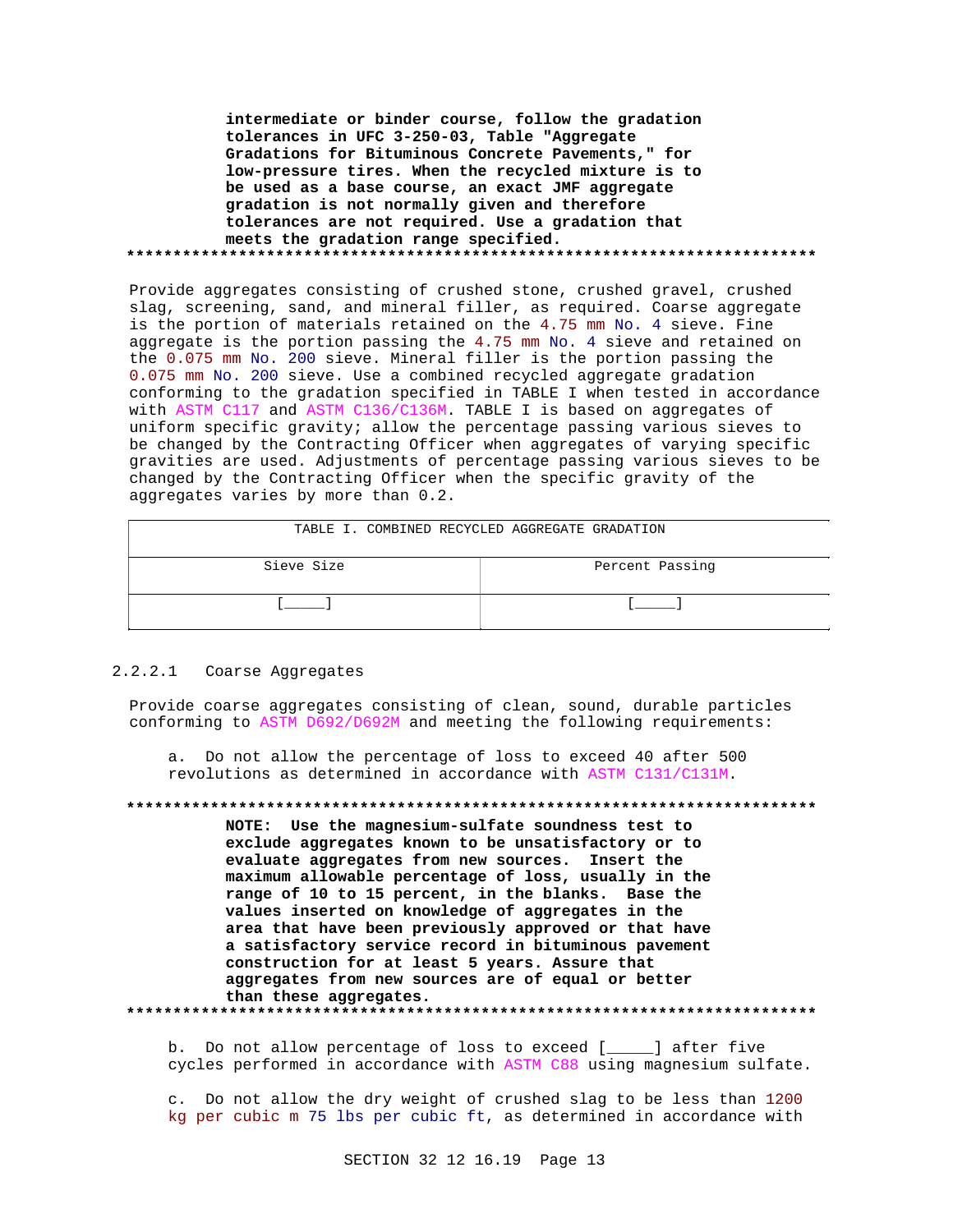ASTM C29/C29M.

d. Determine the percentage of coarse aggregate that consists of fractured particles in accordance with [ASTM D5821][AASHTO T 326] and be not less than [\_\_\_\_], by mass, of the aggregate particles retained on the 4.75 mm No. 4 sieve.

e. Particle shape of crushed aggregates are to be cubical. Do not allow the quantity of flat and elongated particles in any sieve size to exceed 20 percent by weight when determined in accordance with ASTM D4791.

# 2.2.2.2 Fine Aggregate

Provide fine aggregate consisting of clean, sound, durable particles of natural sand, crushed stone, slag or gravel conforming to ASTM D1073 and that meets the requirements for abrasion resistance and soundness specified for coarse aggregate. Do not allow the quantity of natural sand to be added to the wearing and intermediate course mixtures to exceed 25 percent by weight of coarse and fine aggregate and mineral filler. Provide natural sand that is clean and free from clay and organic matter. Do not allow the percentage of loss to exceed [\_\_\_\_\_] after five cycles of the soundness test performed in accordance with ASTM C88, using magnesium sulfate.

# 2.2.2.3 Mineral Filler

Use mineral filler in accordance with ASTM D242/D242M. Determine grain size in accordance with ASTM D422. Use the tabulated gradation requirements in Table II in areas where dune sand or one-size material is allowed as mineral filler, unless otherwise directed.

| TABLE II. MINERAL FILLER GRADATION REQUIREMENTS |               |
|-------------------------------------------------|---------------|
| Particle Size mm inch                           | Percent Finer |
| $0.05$ [ ]                                      | $70 - 100$    |
| $0.02$ [ ]                                      | $35 - 65$     |
| $0.005$ [ ]                                     | $10 - 22$     |

# 2.2.3 Recycling Agents

**\*\*\*\*\*\*\*\*\*\*\*\*\*\*\*\*\*\*\*\*\*\*\*\*\*\*\*\*\*\*\*\*\*\*\*\*\*\*\*\*\*\*\*\*\*\*\*\*\*\*\*\*\*\*\*\*\*\*\*\*\*\*\*\*\*\*\*\*\*\*\*\*\*\***

**NOTE: Depending on the material properties of the existing asphalt cement binder and the type and method of recycling used, select an appropriate type of recycling agent (rejuvenator). Specify non-emulsified recycling agents according to ASTM D4552/D4552M. Specify a rejuvenator matching the recycling process used. Select the recycling agent capable of decreasing the viscosity of the recycled asphalt cement to levels that approach the viscosity values of asphalt cement in new asphalt concrete pavements for that area or region. Delete this**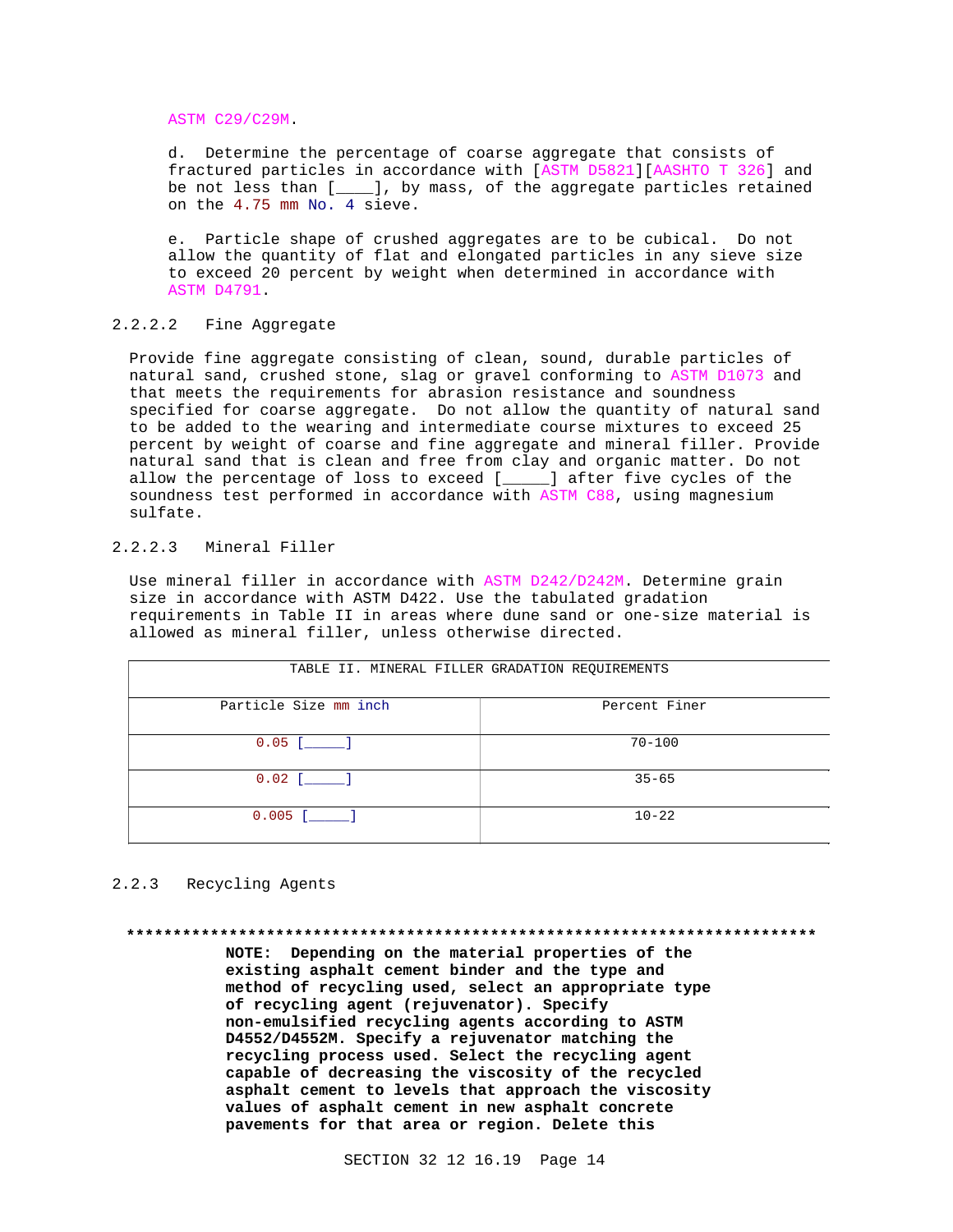## paragraph if a recycling agent is not required.

Use bituminous recycling agent consisting of either foamed asphalt or emulsified asphalt. Use [\_\_\_\_\_] for the recycling agent or an approved equal. Submit notification on sources from which recycling agent are to be obtained within 15 days after Contract award.

Allow cement, lime slurry and corrective aggregates to be used as recycling additives to improve CCPR mix properties.

 $2.2.4$ Liquifiers

The use of liquefiers as anti-stripping agent is subject to prior approval by the Contracting Officer.

#### $2.2.5$ Water

Use water in accordance with ASTM C1602/C1602M. Do not use hot water unless approved by a Contracting Officer. Prior to construction, mix a sample of the water intended for use on the job with a sample of the emulsion at the ratio to be used in the project. If adverse effect is observed on the emulsion, use a new source of water

# 2.3 JOB MIX FORMULA (JMF)

# NOTE: Use the procedure for the design mixture given in UFC 3-250-03 to determine the JMF.

Do not produce bituminous mixtures until a JMF has been determined and approved by the Contracting Officer. Submit the JMF, at least [\_\_\_\_] days before it is to be used, notification on the selection of aggregate source, and notification on the selection of bituminous materials source. The Contracting Officer will verify this JMF through samples of materials submitted. No payment will be made for cold recycled mixtures produced prior to the completion and acceptance of the JMF. Submit a 45 kg 100 lb sample of each aggregate, a 90 kg 200 lb representative sample of the recyclable asphalt pavement, a 20 L 5 gal sample of recycling agent, and a 20 L 5 gal sample of emulsified asphalt cement for mix design, not less than [30] [\_\_\_\_\_] days before material is required in the work. Indicate the gradation of the aggregate and a definite percentage of water [, recycling agent] and asphalt to be added to the mixture.

The JMF is allowed the tolerances given in TABLE III. Allow the aggregate gradation and bitumen content to be adjusted, as directed, within the limits specified to improve paving mixtures. Determine the proportions established in the JMF using ASTM D4215.

| TABLE III. JOB-MIX TOLERANCES |                          |  |
|-------------------------------|--------------------------|--|
| Material                      | Tolerance, Plus or Minus |  |
| [Liquefier]                   | $[0.20$ percent]         |  |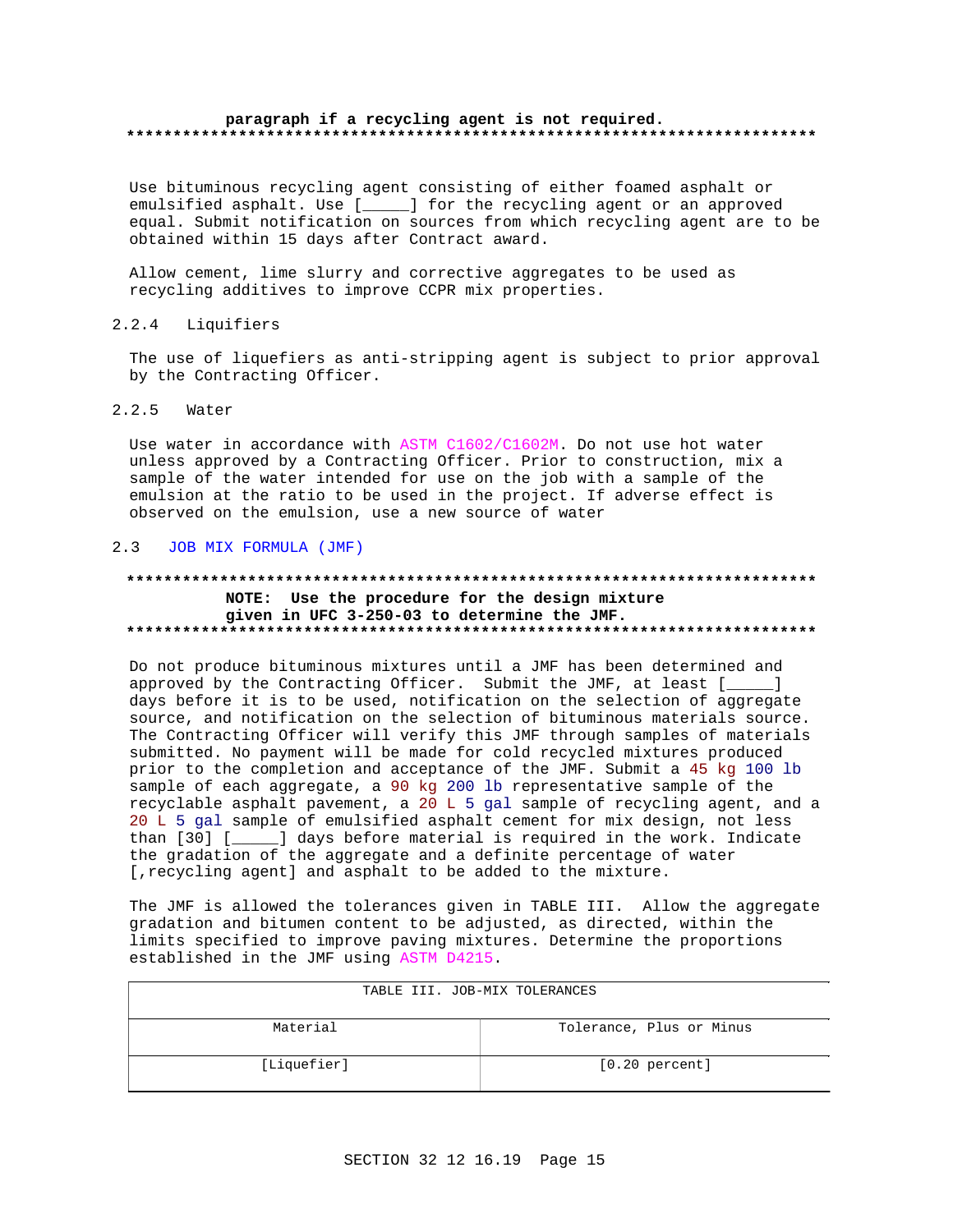|  |  |  |  | TABLE III. JOB-MIX TOLERANCES |
|--|--|--|--|-------------------------------|
|--|--|--|--|-------------------------------|

Temperatures and the contract of the contract of the contract of the contract of the contract of the contract of the contract of the contract of the contract of the contract of the contract of the contract of the contract

# 2.3.1 Gradation Tolerances

# **\*\*\*\*\*\*\*\*\*\*\*\*\*\*\*\*\*\*\*\*\*\*\*\*\*\*\*\*\*\*\*\*\*\*\*\*\*\*\*\*\*\*\*\*\*\*\*\*\*\*\*\*\*\*\*\*\*\*\*\*\*\*\*\*\*\*\*\*\*\*\*\*\*\***

**NOTE: Eliminate the corresponding material size and tolerance values to agree with sieve sizes specified in Table 1. Eliminate these completely if no new aggregate is added and no specific JMF gradation is developed.**

# **\*\*\*\*\*\*\*\*\*\*\*\*\*\*\*\*\*\*\*\*\*\*\*\*\*\*\*\*\*\*\*\*\*\*\*\*\*\*\*\*\*\*\*\*\*\*\*\*\*\*\*\*\*\*\*\*\*\*\*\*\*\*\*\*\*\*\*\*\*\*\*\*\*\***

The tolerances allowed on the aggregate gradation - coarse aggregate, fine aggregate and mineral filler combined are presented in Table IV.

| TABLE IV. GRADATION TOLERANCES                                                          |                          |  |
|-----------------------------------------------------------------------------------------|--------------------------|--|
| Material                                                                                | Tolerance, Plus or Minus |  |
| Aggregate passing 4.75 mm No. 4 sieve                                                   | 4 percent                |  |
| Aggregate passing $2.36$ , $1.18$ , $0.6$ and $0.3$<br>mm Nos. 8, 16, 30, and 50 sieves | 3 percent                |  |
| Affregate passing 0.15 and 0.075 mm Nos.<br>100 and 200 sieves                          | 1 percent                |  |

# 2.3.2 Asphalt Content

The JMF is allowed an asphalt content tolerance of plus or minus 0.3 percent. Allow the asphalt content to be adjusted by the Contracting Officer to improve paving mixture, without adjustment in Contract unit price. Select the optimum asphalt content to provide the tabulated properties when samples are compacted [at 120 degrees C 250 degrees F with [50] [75] blows of standard Marshall hammer on each side of the specimen, according to the test procedure in [ASTM D6926][prepared in accordance with ASTM D6925].]

## 2.3.3 Water Content

Select the water content to provide maximum dry density when samples are prepared at the optimum asphalt content and [compacted with [50] [75] blows of standard Marshall hammer on each side of the specimen, according to the test procedure in ASTM D6926][prepared in accordance with ASTM D6925 ]. When no asphalt binder is added to the mixture, select the water content to provide maximum dry density. Prepare samples with water contents, in 0.5 percent intervals, from 0 to 2.5 percent (increase water content to achieve maximum density). After compaction, place the samples in an oven at 60 degrees C 140 degrees F for 96 hours. After cooling to ambient temperature, determine the dry density according to ASTM D6925.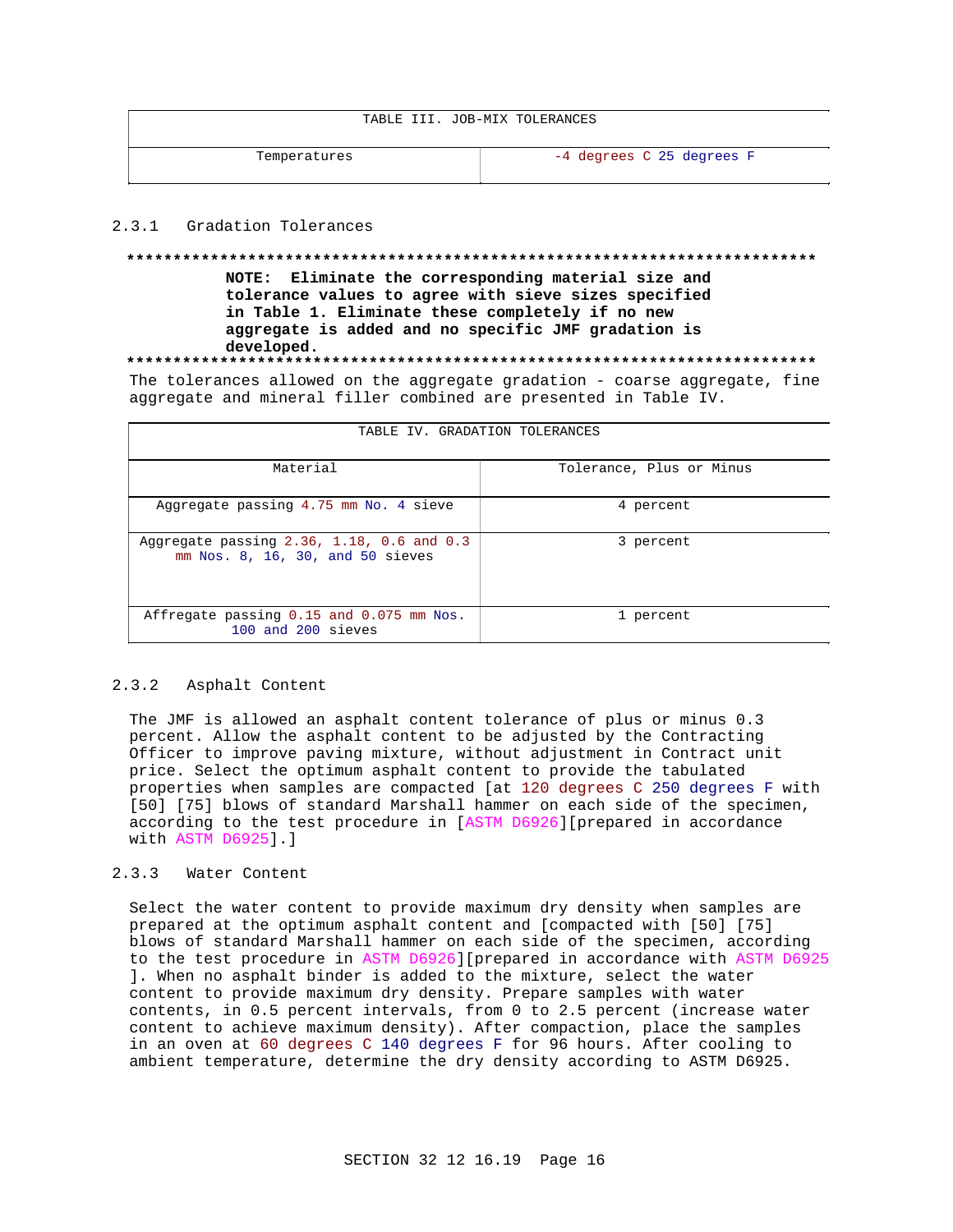#### $2.4$ INITIAL SAMPLING AND TESTING

# 2.4.1 Source of Aggregates

Select sources from which aggregates are to be obtained and provide notification of the selection to the Contracting Officer within [15][\_\_\_\_\_] days of the award of the Contract. Make tests for the evaluation of aggregates by an approved commercial laboratory at no expense to the Government. Include tests for determining the suitability of aggregate, but not limited to: gradation in accordance with ASTM C136/C136M, abrasion resistance in accordance with ASTM C131/C131M, and soundness in accordance with ASTM C88.

#### $2.4.2$ Source of Bituminous Materials

Select sources from which bituminous materials are to be obtained and provide notification of the selection to the Contracting Officer within [15][\_\_\_\_\_] days after the award of the Contract.

 $2.4.3$ Reclaimed Asphalt Pavement (RAP)

# NOTE: Cold-mix recycling could include the use of existing RAP material stockpiles. If this condition exists, include the desired material properties below. Determine the gradation of the existing stockpile.

Evaluate the properties of the RAP, extracted aggregate, and recovered bituminous material. Determine the moisture content in accordance with **ASTM D1461.** 

- a. RAP Binder: Recover the aged asphalt binder from the RAP according to ASTM D5404/D5404M. Test the recovered asphalt binder to determine the effects of aging on the stiffness and consistency in accordance with ASTM D7175. Determine the asphalt content in accordance with [ ASTM D2172/D2172M][ASTM D4215][ASTM D6307].
- b. RAP Aggregate: Determine the gradation of the RAP in accordance with ASTM C136/C136M. Do not permit the maximum particle size of the RAP material to exceed half the thickness of the compacted recycled pavement. When lifts of 75 mm 3 in or more are used, do not permit the maximum particle size of the RAP material to exceed a maximum of 38 mm  $1-1/2$  in and having a minimum of 90 percent of the RAP passing the 25 mm 1 in sieve.

# PART 3 EXECUTION

 $3.1$ SURFACE PREPARATION

# 3.1.1 Base Course

Clean the surface of the base course of loose and foreign material. Correct ruts or soft yielding spots, areas having inadequate compaction, and deviations of surface from requirements specified for the base course by loosening affected areas, removing unsatisfactory material, adding approved material where required, reshaping, and recompacting to line and grade to specified density requirements. Spray the surface with bituminous material conforming to Section 32 12 13 BITUMINOUS TACK AND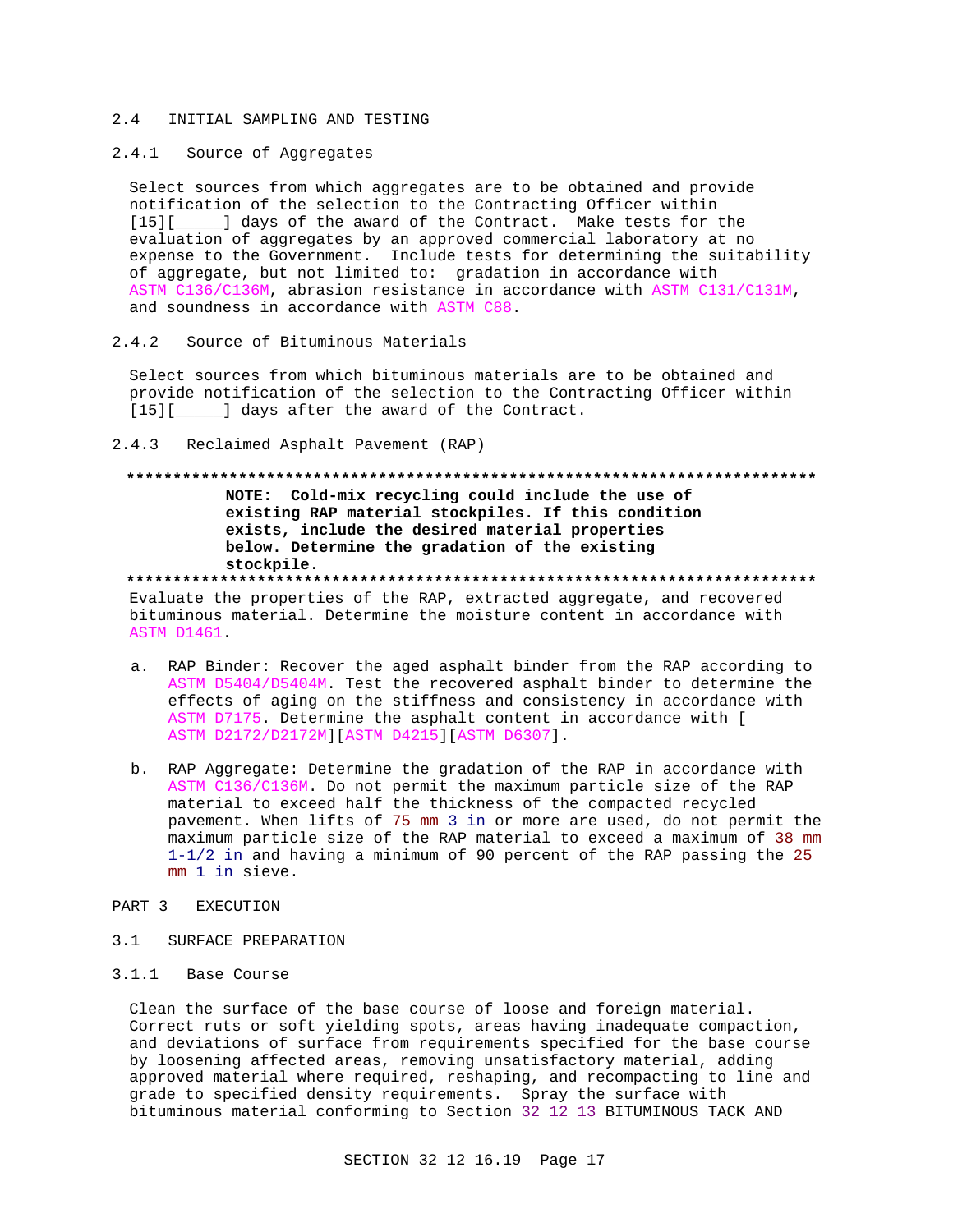PRIME COATS.

#### $3.1.2$ Existing Pavement

Clean the existing pavement of loose and foreign matter. Clean cracks 5 mm 1/4 in in width and larger and fill with crack filler material. Repair deteriorated areas of the pavement as directed. Spray the surface with a thin coat of bituminous material conforming to Section 32 12 13 BITUMINOUS TACK AND PRIME COATS.

 $3.2$ GRADE CONTROL

Confirm the finished and completed surface course (whether a base course or existing pavement) conform to the lines, grades, cross sections, and dimensions as indicated in the drawings. Place line and grade stakes at the site of the work, in accordance with the SPECIAL CONTRACT REQUIREMENTS, to maintain indicated lines and grades.

#### $3.3$ MIXING

#### Preparation of Mineral Aggregates  $3.3.1$

Place each component of various sizes of aggregates blended in preparing bituminous mixtures in separate stockpiles in such manner that separate sizes are not intermixed. Feed aggregate into the cold elevator by means of separate mechanical feeders to produce a total aggregate graded within requirements specified.

#### Preparation of Bituminous Mixtures  $3.3.2$

# NOTE: If asphalt emulsion is specified, delete the statement in brackets pertaining to moisture content.

# 

Measure aggregates and convey into the mixer in proportionate quantities of each aggregate size required to meet the JMF. [Do not allow the moisture content of the finished mixture to exceed 2 percent by weight.] Introduce materials into the mixer in the following order: aggregate, [lime,] [flux oil,] [liquefier,] and bituminous material, unless otherwise directed. Check that the temperature of the bituminous material is \_] at the time of mixing. Do not allow the temperature of the  $\mathbb{R}$ aggregate and mineral filler in the mixer to exceed [\_\_\_\_] when the bituminous material is added. If slag aggregate is used, spray the liquefier over slag after coating with bituminous material. [Use the percentage of hydrated lime in the mix ranging from 0.5 to 1.5 percent by weight, as directed.] Mix aggregates and other ingredients for 35 seconds or longer to coat particles with bituminous material. Do not permit the finished mixture to vary from the approved JMF without prior approval of the Contracting Officer.

### 3.3.3 Construction Methods

\*\*\*\*\*\*\*\*\*\*\*\*\*\*\* NOTE: Depending on the type of recycling desired, edit the following paragraphs to remove the undesired method.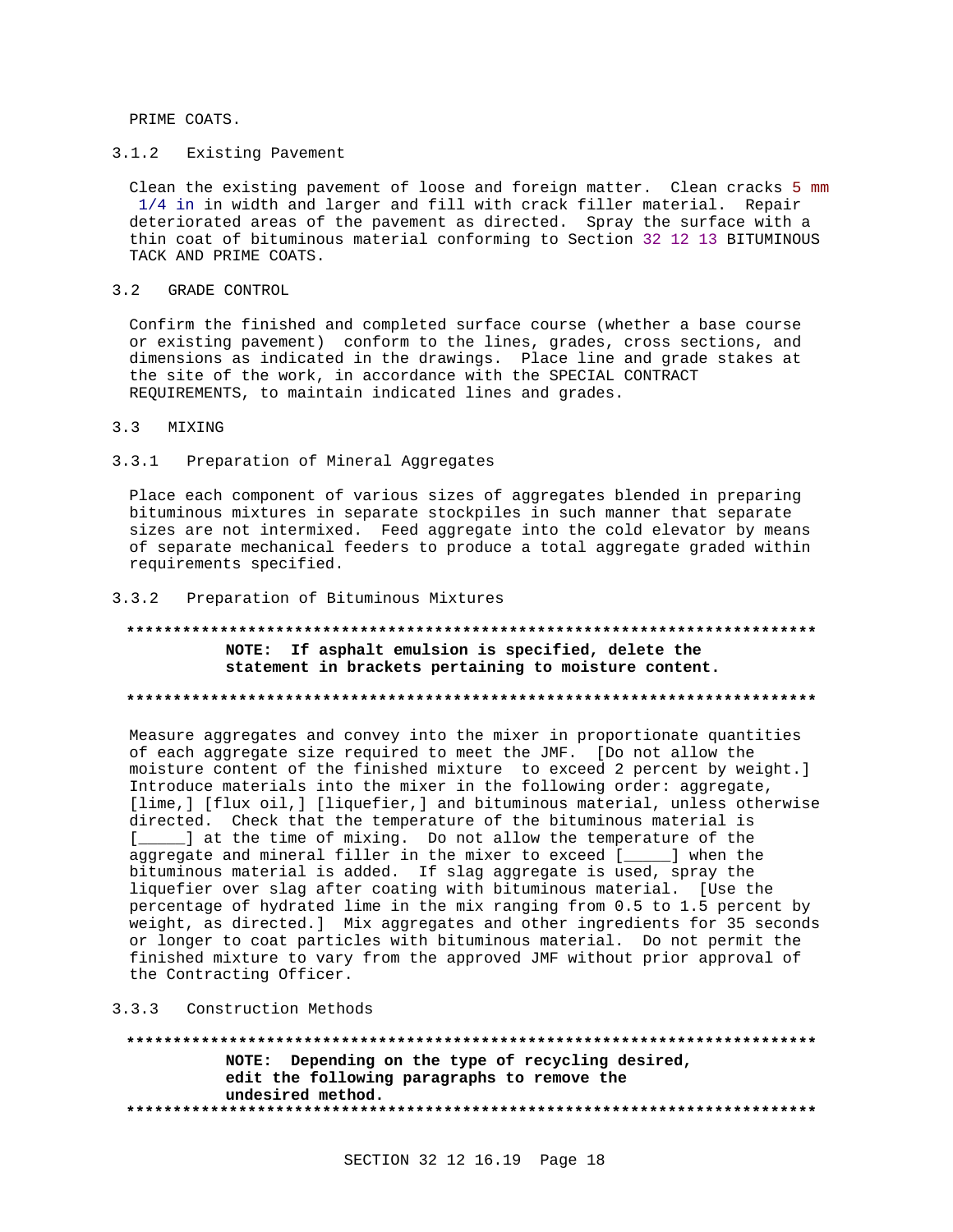# 3.3.3.1 Central Plant Mixing

Introduce the required amount of bituminous material for each batch, or calibrated amount of continuous mixing, into the mixer to meet the requirements of the JMF. Provide a uniform dispersion of the emulsified asphalt and water to achieve a coating (visually) of aggregate particles. If this process requires excessive mixing, resulting in premature breaking of the emulsified asphalt, shorten the mixing times as directed by the Contracting Officer. As a minimum, when the recycled mixture contains fine particles passing the 4.75 mm No. 4 sieve, provide a coating of these particles.

# 3.3.3.2 In-Place-Mixing

## **\*\*\*\*\*\*\*\*\*\*\*\*\*\*\*\*\*\*\*\*\*\*\*\*\*\*\*\*\*\*\*\*\*\*\*\*\*\*\*\*\*\*\*\*\*\*\*\*\*\*\*\*\*\*\*\*\*\*\*\*\*\*\*\*\*\*\*\*\*\*\*\*\*\***

**NOTE: In-place recycling can be divided into either partial- or full-depth recycling. Partial-depth recycling involves only a portion of the asphalt bound layers and normally involves recycling to a depth of 50 to 100 mm 2 to 4 in. Full-depth recycling involves asphalt bound layers and often portions of the underlying base course layer. \*\*\*\*\*\*\*\*\*\*\*\*\*\*\*\*\*\*\*\*\*\*\*\*\*\*\*\*\*\*\*\*\*\*\*\*\*\*\*\*\*\*\*\*\*\*\*\*\*\*\*\*\*\*\*\*\*\*\*\*\*\*\*\*\*\*\*\*\*\*\*\*\*\***

Produce a uniform blend of the RAP, aggregate (when required), asphalt emulsion, water, and a mixture containing the required amounts of emulsified asphalt and water as given in the JMF when using the in-place recycling process.

# 3.4 TRANSPORTATION OF BITUMINOUS MIXTURES

Transport mixtures to the site in trucks having tight, clean, smooth bodies. Schedule deliveries so that the spreading and rolling of mixtures delivered to the site are completed during daylight unless approved artificial light is provided.

# 3.5 CONTROL STRIP

#### **\*\*\*\*\*\*\*\*\*\*\*\*\*\*\*\*\*\*\*\*\*\*\*\*\*\*\*\*\*\*\*\*\*\*\*\*\*\*\*\*\*\*\*\*\*\*\*\*\*\*\*\*\*\*\*\*\*\*\*\*\*\*\*\*\*\*\*\*\*\*\*\*\*\***

**NOTE: Use of a test section is recommended for recycled mixtures, especially for central-plant mix recycling. The following paragraph is written for placing central-plant mix with a paver; edit when another type of recycling is used. \*\*\*\*\*\*\*\*\*\*\*\*\*\*\*\*\*\*\*\*\*\*\*\*\*\*\*\*\*\*\*\*\*\*\*\*\*\*\*\*\*\*\*\*\*\*\*\*\*\*\*\*\*\*\*\*\*\*\*\*\*\*\*\*\*\*\*\*\*\*\*\*\*\***

Prior to the start of the recycling project, prepare a sufficient quantity of mixture to construct a control strip at least 15 m 50 ft long, two spreader widths wide and of thickness to be used in the project. Place, spread, and roll the mixture with the equipment to be used in the project and in accordance with requirements specified above. Test and evaluate the control strip as a lot conforming to specification requirements. If approved by the Contracting Officer, allow the control strip to be located in one of the less critical areas of the project pavement construction. Otherwise, allow it to be located outside the project paving. If tests results are satisfactory, allow the control strip to remain in place as part of the completed pavement if constructed in the project pavement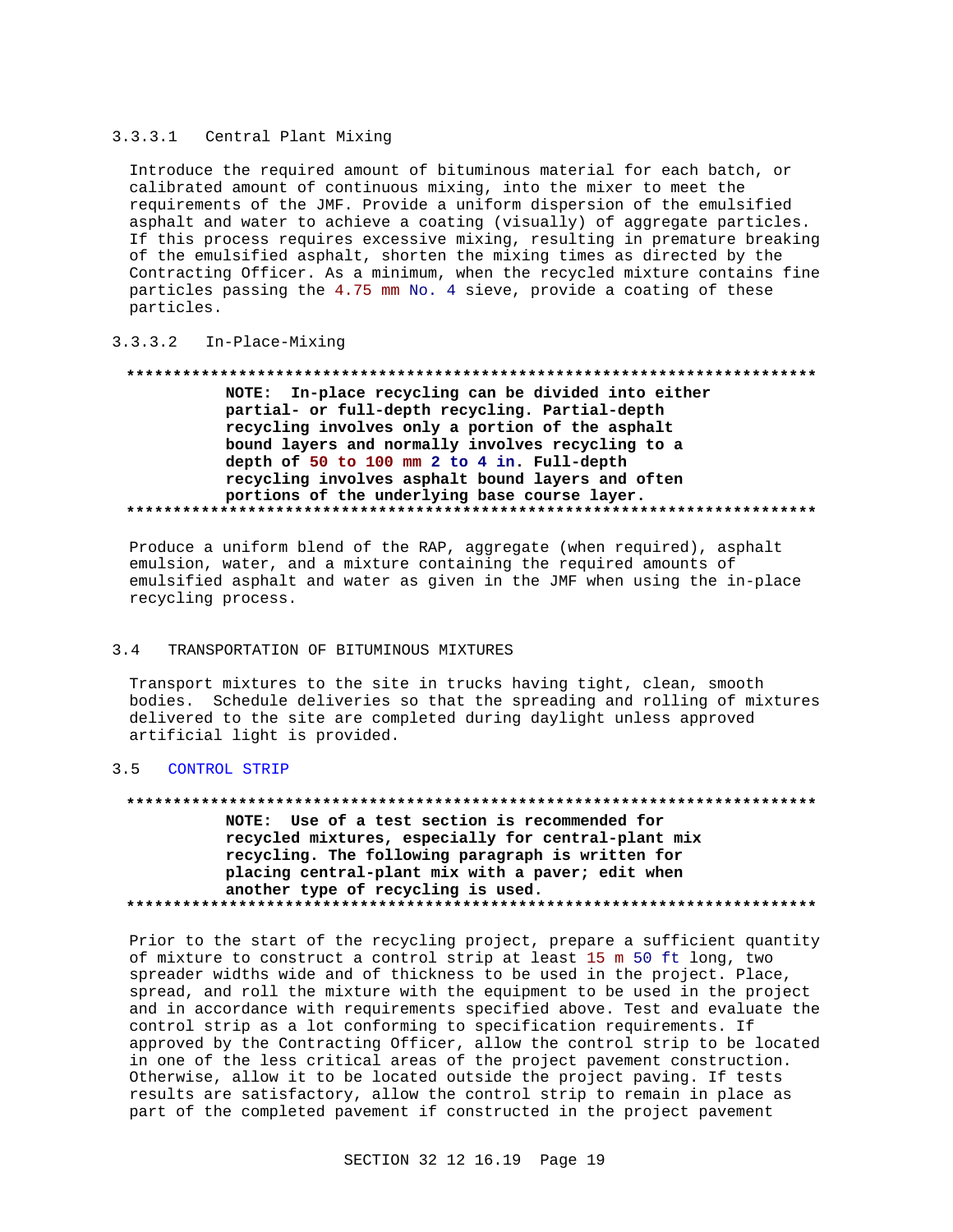area. If tests indicate that the pavement does not conform to specification requirements, remove the control strip and the material disposed of offsite. Make necessary adjustments to the plant operations and rolling procedures immediately, and construct another control strip, all at no additional cost to the Government. Construct and sample other additional control strips and test for conformance with specification requirements. Do not start full production with the recycled mixture without approval of the Contracting Officer.

# 3.6 PLACEMENT

# 3.6.1 Thickness of Layer

Spread the mixture in a layer not greater than 50 mm 2 in in thickness. Allow each layer to cure at least 12 hours or longer, if required to achieve proper curing before placing a succeeding layer.

3.6.2 General Requirements for Use of Motor Grader

When approved motor graders are used for spreading the mixture, place the material on the roadbed in a windrow so that the proper amount of material is available to cover a predetermined width to the indicated compacted thickness. Allow use of the motor grader to aerate the mixture by working it back and forth across the roadbed in order to get the mixture to the proper condition for compaction.

# 3.6.3 General Requirements for Use of Mechanical Spreader

When mechanical spreaders are used, dump the bituminous mixture into an approved mechanical spreader and placed as nearly continuous as possible. Adjust the speed of placing to permit proper rolling.

# 3.6.4 Offsetting Joints Between Succeeding Courses

Place a succeeding course in such a manner that the longitudinal joints of the succeeding course do not coincide with joints of the previous course and are offset from joints in the previous course by at least 300 mm 1 ft. Offset transverse joints in the succeeding course by at least 600 mm 2 ft from transverse joints in the previous course.

3.6.5 Special Requirements for Laying Strips Succeeding Initial Strip

In laying each succeeding strip after the initial strip has been spread and compacted as specified, overlap the blade of the motor grader or the screed of the mechanical spreader of the previously placed strip 75 to 100 mm 3 to 4 in at a height required for compaction to produce a smooth, dense joint.

3.6.6 Shoveling, Raking, and Tamping After Machine Spreading

Follow the spreading machine with shovelers and rakers, raking, removing, and adding mixture as required to obtain a course that, when completed, conforms to specified requirements. Do not permit excessive handwork and broadcasting or fanning of mixture.

3.6.7 Hand Spreading in Lieu of Machine Spreading

In areas where the use of machine spreading is impractical, spread the mixture by hand. Spreadin a manner to prevent segregation. Spread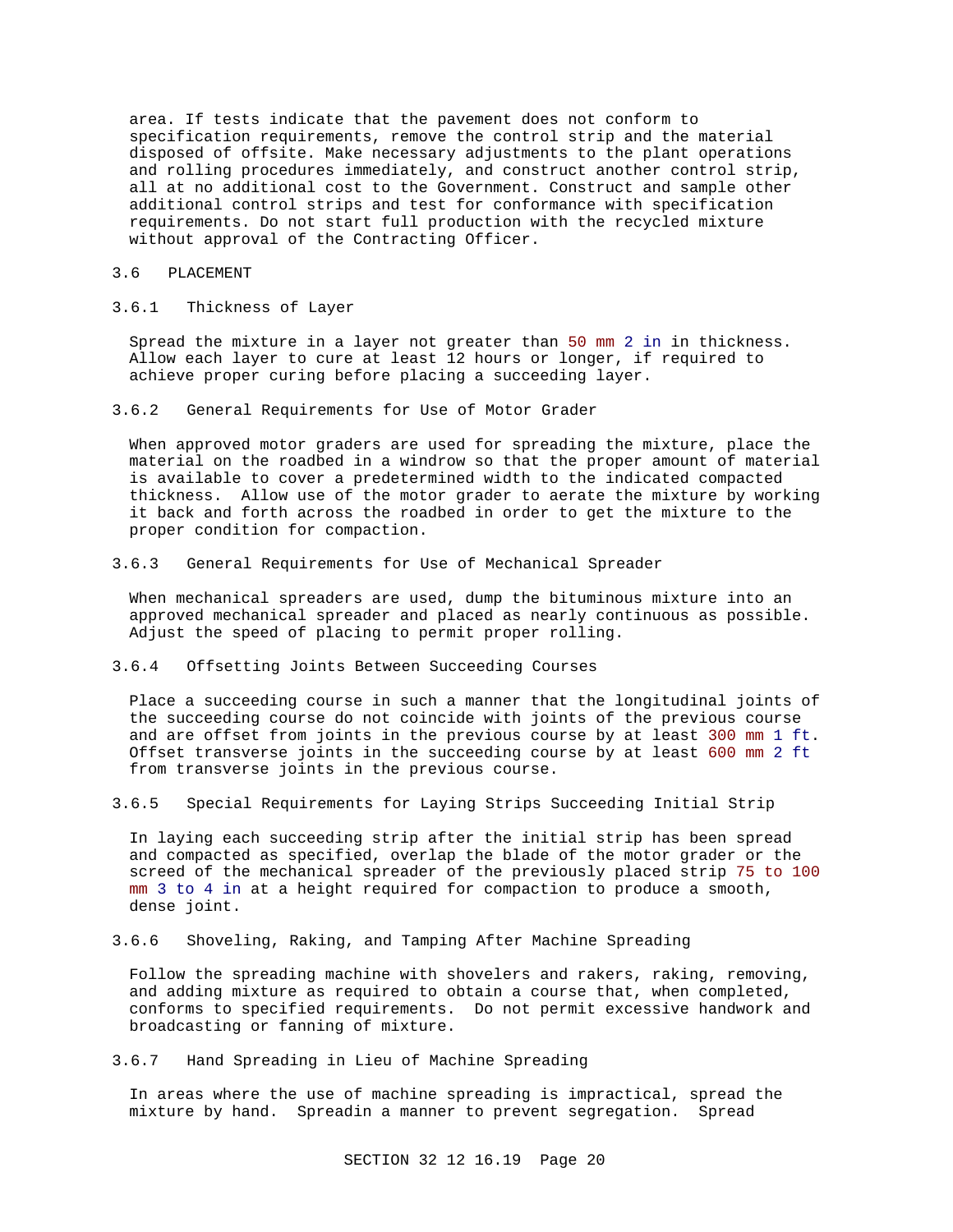mixture uniformly in a loose layer of thickness that, when rolled, is in accordance with the required thickness.

# 3.7 COMPACTION

[Begin compaction immediately after placement.][Allow the mixture an adequate amount of time for aeration and curing. After curing, shape the mixture approximately to the specified lines and grades and loosened to its full depth and width. Begin rolling as soon after placing as the mixture bears the roller without undue displacement.] Begin rolling at the outside edge of the surface and proceed to the center, overlapping on successive trips at least one-half the width of the roller. Use alternate trips of the roller that are slightly different lengths. Operate the the roller at a speed that displacement of the material does not occur. [Check that the density of the compacted mixture is at least 96 percent of that of laboratory specimens of the same mixture [subjected to 50 blows of the standard Marshall hammer according to the test procedure in ASTM D6926 ][prepared in accordance with ASTM D6925].] [Roll bituminous mixtures until roller marks are eliminated, and a field density of at least 86 percent of the theoretical maximum density is obtained when tested in accordance with ASTM D2041/D2041M.]

# 3.7.1 Operation of Rollers and Tampers

Provide the sufficient number, weight, and type of rollers to obtain the required density. Begin initial rolling of the recycled mixture as the emulsion is starting to break. Where lift thicknesses exceed 75 mm 3 in, accomplish breakdown rolling with a large 23 to 27 Mg 25 to 30-lb tons pneumatic roller. Use either a pneumatic or a steel-wheel roller to breakdown roll thinner lifts. Equip rollers with watering devices to prevent material adhesion; however, do not permit excess water. Allow vibratory rolling to achieve required density. Use finish rolling with a steel-wheel roller to remove existing roller marks.

# 3.7.2 Correcting Deficient Areas

Remove mixture that becomes contaminated with foreign material or is defective, to the full thickness of the course. Cut the hole with sides vertical and perpendicular to each other, with one pair parallel to the direction of traffic. Do not permit rolled areas to be skin patched to correct low areas and to be planed to correct high areas. Place fresh paving mixture in holes in sufficient quantity to produce a finished surface conforming to grade and smoothness requirements. Aerate paving mixture and compact to the density specified. Provide workmen capable of performing work incidental to the correction of deficiencies and defects.

### 3.8 EDGES OF PAVEMENT

Compact the edges of the pavement to the required density and straight and true to required lines. Place approved material along the edges of the pavement in such quantity to compact to the thickness of the course being constructed, or to the thickness of each layer in a multiple-layer course, allowing at least a 300 mm 1 ft width of the shoulder to be rolled and compacted simultaneously with the rolling and compacting of each layer of the pavement as directed.

# 3.9 FINISHING

Finish the surface of the top layer to grade and cross section shown in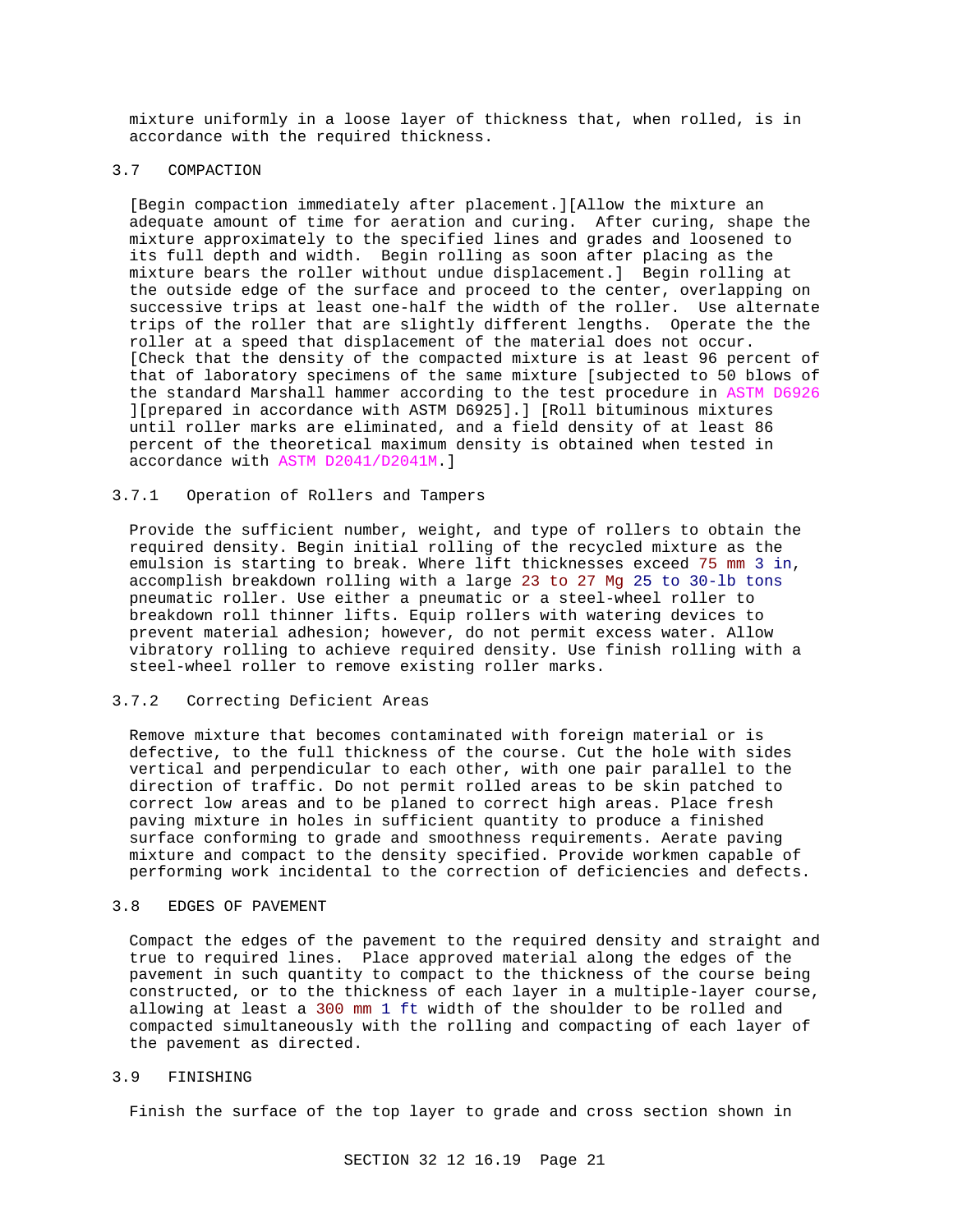the drawings. Provide a finished surface with a uniform texture. Allow light blading during rolling for the finished surface to conform to the lines, grades, and cross sections in the drawings. If the surface becomes rough, corrugated, uneven in texture, or traffic-marked prior to completion, scarify, rework, relay or replace such unsatisfactory portion as directed. If the course, when laid, becomes water-soaked, remove that portion immediately, and placethe mix in a windrow, aerated, and then spread, shaped, and rolled as specified. If required, this will be at no additional expense to the Government.

## 3.10 CURING

After compaction has been achieved and prior to opening the pavement layer to traffic, apply a fog seal, if required, to the pavement surface. Use a fog seal composed of [ASTM D2397/D2397M CSS-1H][ASTM D977 SS-1h] emulsified asphalt diluted up to 50 percent by volume with water or an engineered emulsion diluted up to 60 percent by volume with water. Apply the fog seal at a rate of 0.2 to 0.7 L per square m 0.05 to 0.15 gal/square yd. When sand blotter is required, apply it to the surface at approximately 1 to 5 kg per square m 2 to 3 lbs per square yd. Use sand free from clay or organic material. Determine the application rates of the fog seal and sand blotter and be such that a stable and safe roadway surface can be maintained until the surface course is placed.

## 3.11 THICKNESS REQUIREMENTS

Confirm the compacted thickness of the pavement is within 13 mm 1/2 in of the thickness indicated in the drawings. Where measured thickness of the pavement is more than 13 mm 1/2 in deficient, correct such areas by scarifying, adding new material of proper gradation, reblading, and recompacting as directed at no additional expense to the Government. Where the measured thickness of the pavement is more than 13 mm 1/2 in thicker than indicated, consider the pavement as conforming to the specified thickness requirements.

# 3.12 SURFACE-SMOOTHNESS REQUIREMENTS

# 3.12.1 Intermediate Courses

Check the surface of each intermediate course longitudinally with a [3] [3.7] m [10] [12] ft straightedge and checked transversely with a template conforming to the specified cross section. Do not allow the surface of the layer, after rolling to deviate more than 6 mm 1/4 in from the [3] [3.7] m [10] [12] ft straightedge nor 6 mm 1/4 in from the template. Correct irregularities by loosening and reshaping the aggregate, removing or adding aggregate as required, and rerolling such areas.

# 3.12.2 Finished Surfaces

# 3.12.2.1 Roads and Streets

Check the surface of the finished pavement longitudinally with a [3] [3.7] m [10] [12] ft straightedge and transversely with a template cut to the specified cross section. Do not allow the finished surface of the surface course to deviate more than 3 mm 1/8 in from the [3] [3.7] m [10] [12] ft straightedge or from the template. Correct surface irregularities exceeding those specified as [\_\_\_\_\_] [directed].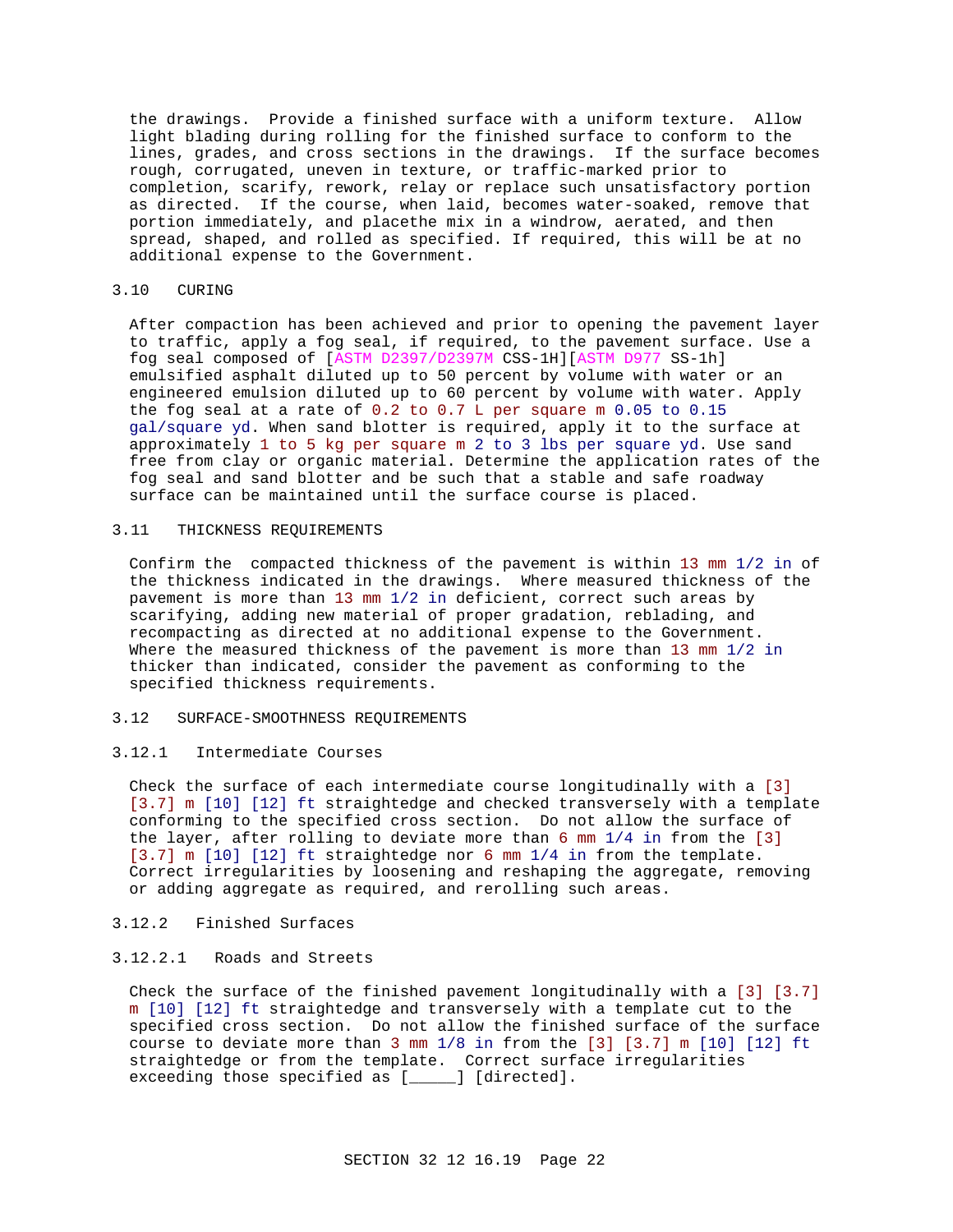# 3.12.2.2 Other Than Roads and Streets

Check the surface of the finished pavement longitudinally and transversely with a [3] [3.7] m [10] [12] ft straightedge. Do not allow the finished surface of the finished pavement to deviate more than 6 mm 1/4 in from the [3] [3.7] m [10] [12] ft straightedge. Correct surface irregularities exceeding tolerances specified as [\_\_\_\_] [directed].

#### $3.13$ **JOINTS**

Make joints having the same texture, density, and smoothness as other sections of the course. Make joints between old and new pavements or between successive days' work carefully to insure continuous bond between old and new sections of the course. Apply a thin, uniform coat of bituminous material, conforming to Section 32 12 13 BITUMINOUS TACK AND PRIME COATS, just before the fresh mixture is placed to contact surfaces of previously constructed pavements.

#### $3.13.1$ Transverse Joints

Pass the roller over the unprotected end of the freshly laid mixture only when the laying of the course is discontinued. Cut back the edge of the previously laid course to expose an even, vertical surface for the full thickness of the course. Rake the fresh mixture against the joints, tamp and then roll.

# 3.13.2 Longitudinal Joints

When the edges of the longitudinal joints are irregular, honeycombed, or poorly compacted, cut back unsatisfactory sections of the joint to expose an even, vertical surface for the full thickness of the course. Where required, rake fresh mixture against the joint, tamp, and then roll.

#### FIELD QUALITY CONTROL AND TESTING  $3 \t14$

# NOTE: Insert the appropriate frequency interval of testing in the blanks.

### 3.14.1 Testing

Perform field tests in sufficient numbers to assure that the specifications are being met. Perform testing by an approved commercial laboratory. The following number of tests, if performed at the appropriate time, are the minimum acceptable for each type of operation.

# 3.14.1.1 Field Density

Express the field density as a percentage of the laboratory density. Prepare laboratory samples from an uncompacted mixture taken from the pavement immediately prior to field compaction and compact the samples in accordance with [\_\_\_\_\_]. Do not reheat the asphalt mixture in the laboratory. Perform a minimum of one field density test for every [  $\blacksquare$ metric tons 2000-lb tons of mixture placed. Determine field density according to ASTM D2950/D2950M, or other Owner Agency approved method.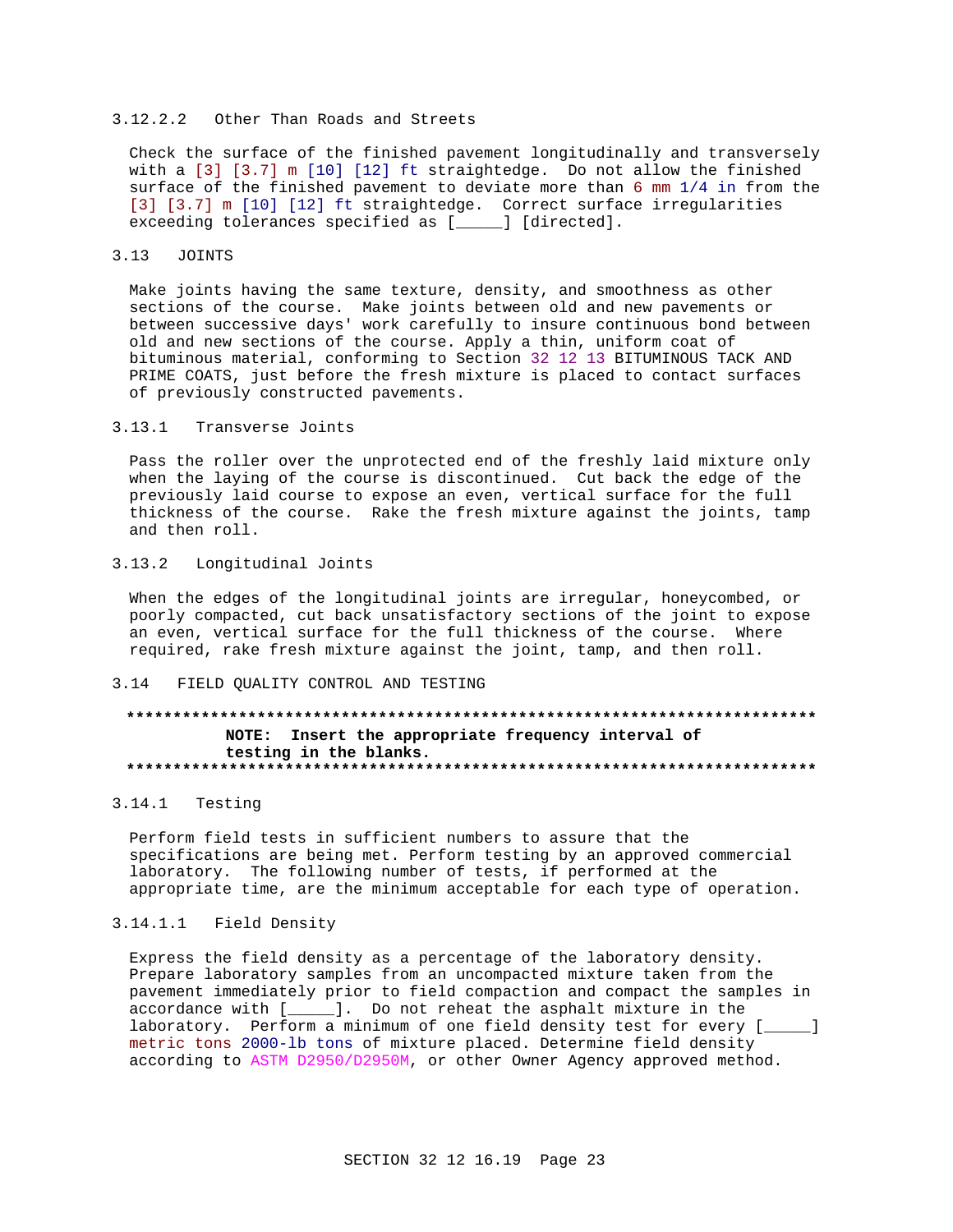# 3.14.1.2 Gradation

Perform a minimum of one gradation test for every [\_\_\_\_\_] metric ton 2000-lb ton of aggregate used in the mixture, with a minimum of three gradations for each day's run. When the source of materials is changed, or deficiencies are found, replace the gradation and retest the material already placed to determine the extent of the unacceptable material. Replace in-place unacceptable material at no additional expense to the Government.

# 3.14.1.3 Abrasion Resistance

Perform abrasion resistance tests in accordance with ASTM C131/C131M to ensure that the aggregates have a percentage of wear not exceeding 40 percent after 500 revolutions. Perform one test for every [\_\_\_\_\_] metric ton 2000-lb ton of aggregate placed.

# 3.14.1.4 Soundness Test

### **\*\*\*\*\*\*\*\*\*\*\*\*\*\*\*\*\*\*\*\*\*\*\*\*\*\*\*\*\*\*\*\*\*\*\*\*\*\*\*\*\*\*\*\*\*\*\*\*\*\*\*\*\*\*\*\*\*\*\*\*\*\*\*\*\*\*\*\*\*\*\*\*\*\***

**NOTE: The magnesium-sulfate soundness test is to be used in excluding aggregates known to be unsatisfactory or for evaluating aggregates from new sources. Insert the maximum allowable percentage of loss, usually in the range of 10 to 15 percent, in the blanks. Base the values inserted on knowledge of aggregates in the area that have been previously approved or that have a satisfactory service record in bituminous pavement construction for at least 5 years and assure that aggregates from new sources are of equal to or better than these aggregates. \*\*\*\*\*\*\*\*\*\*\*\*\*\*\*\*\*\*\*\*\*\*\*\*\*\*\*\*\*\*\*\*\*\*\*\*\*\*\*\*\*\*\*\*\*\*\*\*\*\*\*\*\*\*\*\*\*\*\*\*\*\*\*\*\*\*\*\*\*\*\*\*\*\***

Perform soundness tests as specified by ASTM C88 to ensure that the aggregates have a weight loss not greater than [\_\_\_\_\_] percent when subjected to five cycles of the magnesium sulfate test. Perform one test for every [\_\_\_\_\_] metric tons 2000-lb tons of aggregate placed.

# 3.14.1.5 Smoothness

Take measurements, for deviation from grade and cross section shown in the drawings, in successive positions parallel to the road centerline, with a [3] [3.7] m [10] [12] ft straightedge. Check the surface of each course transversely with [a template cut to the specified cross section] [a [3] [3.7] m [10] [12] ft straightedge] placed perpendicular to the road centerline at [\_\_\_\_\_] m ft intervals.

# 3.14.1.6 Thickness

Determine the thickness of the pavement every [\_\_\_\_\_] m ft along the finished surface. Make measurements in 75 mm 3 in diameter test holes penetrating the pavement. Refill the holes to conform to these specifications.

# 3.14.1.7 Asphalt Paving Mixtures

Obtain samples in accordance with ASTM D979/D979M. Take stockpile samples at least 100 mm 4 in below surface excluding the slight outer crust that has formed.